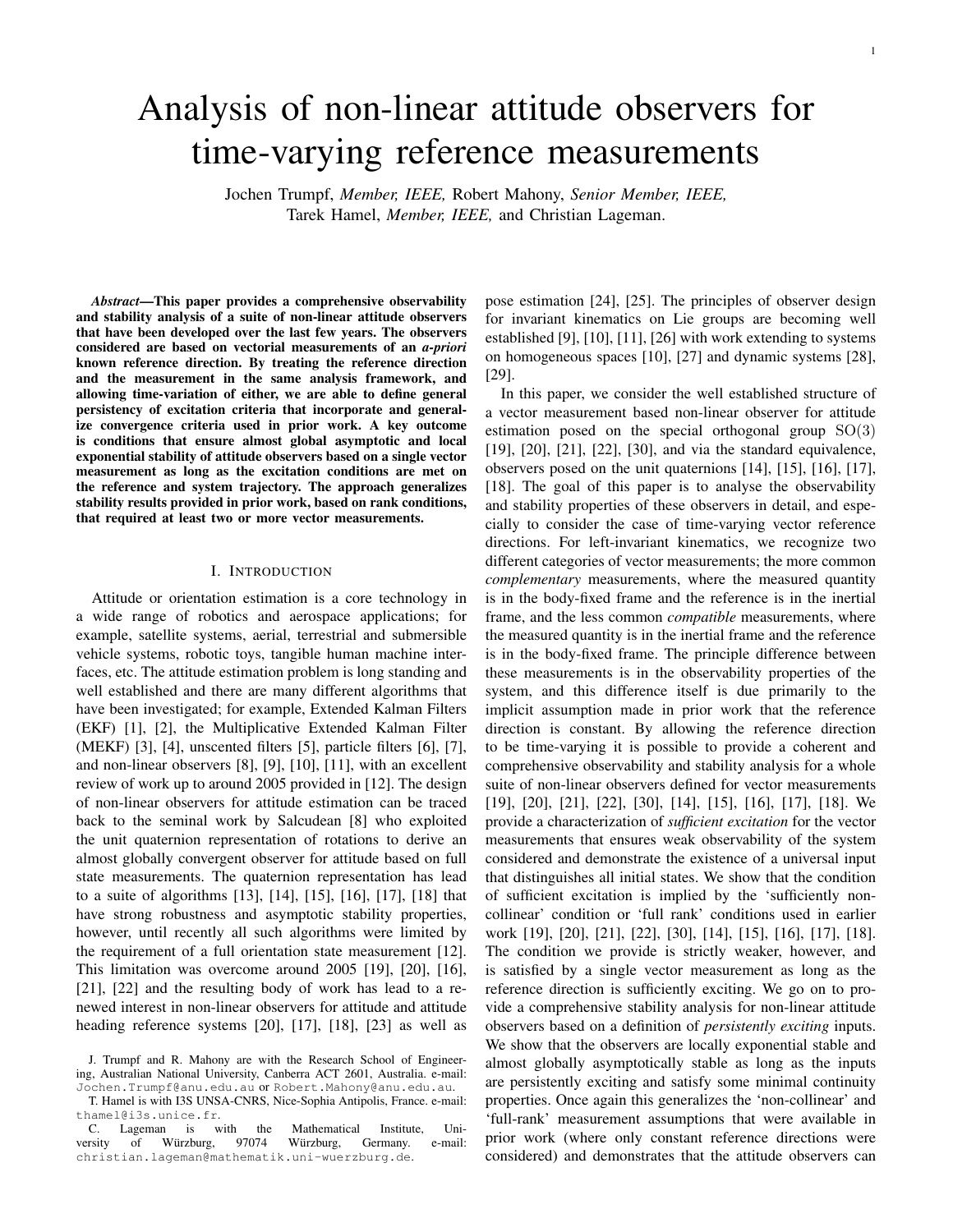be exponentially stable even for single vectorial measurements (where time-varying reference directions are present). Timevarying reference directions were first considered in the authors' conference paper [31] where a persistency of excitation condition on the reference directions was introduced to prove stability of the observer error. Following this work, further related results have also appeared [32]. No prior work has considered state observability for time-varying reference directions, nor have they considered discontinuous time-variation of reference directions. The present paper provides a comprehensive observability analysis and extends the stability analysis of prior work by providing a unifying analysis framework that deals with discontinuous time-variation.

The body of the paper consists of three sections. Following the introduction, Section II introduces the concepts of *complementary* and *compatible* measurements and their motivation, discusses the role of the reference directions and introduces an understanding of the time-variation that will be considered. The results in this paper are presented using the special orthogonal group  $SO(3)$  representation for attitude estimation, however, the equivalence to the quaternion representation is provided in an appendix to the paper. Section III introduces the concept of *sufficiently exciting* inputs and provides an analysis of the observability properties of attitude kinematics with vectorial measurements. We show that the sufficient excitation condition introduced is a generalization of the 'full rank' type conditions introduced in prior works (the proofs of the algebraic details of rank correspondence in excitation conditions are deferred to a second appendix). Section IV introduces a *persistency of excitation* condition on the measurements and reference directions and provides a comprehensive stability analysis for non-linear attitude observers with vectorial measurements on SO(3). A short conclusion is provided followed by the two appendices mentioned above.

# II. PROBLEM FORMULATION

The orientation of a rigid body in space can be encoded as a rotation that represents the coordinates of the body-fixed frame  ${B}$  with respect to the coordinates of the inertial frame  ${A}$ . This rotation may be represented by an element R of the Special Orthogonal group SO(3). The system considered in this paper is the kinematics of this orientation matrix given by

$$
\dot{R} = R\Omega_{\times},\tag{1}
$$

where the dot denotes the derivative with respect to time (denoted by t) and the angular velocity  $\Omega \in \{B\}$  is assumed known, e.g. measured by onboard gyrometers. The notation  $\Omega_{\times}$  denotes the skew-symmetric matrix

$$
\Omega_{\times} = \begin{pmatrix} 0 & -\Omega_3 & \Omega_2 \\ \Omega_3 & 0 & -\Omega_1 \\ -\Omega_2 & \Omega_1 & 0 \end{pmatrix} \in \mathfrak{so}(3),
$$

constructed from an angular velocity vector  $\Omega = (\Omega_1, \Omega_2, \Omega_3)^{\top} \in \mathbb{R}^3$ . The set of skew-symmetric matrices  $\mathfrak{so}(3) = \{ A \in \mathbb{R}^{3 \times 3} \, | \, A = -A^{\top} \}$  is identified with the Lie-algebra associated with the matrix representation of  $SO(3)$ . In the following we will always assume that  $\Omega: \mathbb{R} \longrightarrow \mathbb{R}^3$  is continuous, and hence unique continuously differentiable solutions for system (1) exist for all initial values and all initial times, and these solutions are defined for all time since  $SO(3)$  is compact.

System (1) is a left-invariant description of the orientation kinematics in the sense that it is invariant to multiplications of  $R$  from the left by another constant orientation matrix  $S$ , i.e. Equation (1) implies that  $\frac{d}{dt}(SR) = (SR)\Omega_{\times}$ , the same form as Equation (1). In the language of systems on Lie groups the right hand side of Equation (1) is called a left-invariant vector field.

Let  $S_{\{B\}}^2$  denote the unit sphere in the body-fixed-frame  ${B}$ . Consider measurements  $a_i \in S_{\{B\}}^2$  associated with one or several reference directions  $\aa_i \in S^2_{\{A\}}, i = 1, 2, \ldots n_1$ , expressed as vectors on the unit sphere in the inertial frame  ${A}$ . That is

$$
a_i = R^{\top} \dot{a}_i, \quad i = 1, \dots, n_1.
$$
 (2)

We term such measurements as *complementary* measurements to distinguish them from compatible measurements that we introduce later. In contrast to the left-invariance of system (1), the complementary output equations (2) are right invariant (due to the matrix transpose): Transforming the reference direction  $\aa_i$  first by  $R^\top$ , corresponding to an orientation matrix R, and then by  $S^{\top}$ , corresponding to another orientation matrix S, is equivalent to transforming by  $(RS)^\top$  where S multiplies R from the right, i.e.  $S^{\top}(R^{\top}\aa_i) = (RS)^{\top}\aa_i$ . In the language of Lie group actions and homogeneous spaces this is called a right action (see [27] for further details). The term "complementary" refers to the left-right correspondence of invariance properties of system and measurement. In an analogous fashion, left invariant measurements for a right invariant system would also be referred to as complementary. Complementary measurements are the most common measurements encountered in the attitude estimation problem for small scale robotic vehicles and satellites, the motivating problems for much of the prior work in non-linear observer design for attitude estimation [8], [12]. For example, the body-fixed frame measurements of the earth's magnetic or gravitational field measured by a strap-down Inertial Measurement Unit (IMU) are complementary measurements for the body-fixed frame representation of orientation kinematics (1). Note that a complementary measurement is made relative to the reference  $\aa_i \in \{A\}$  and is only useful for estimating attitude if the reference direction is known *a-priori*. For example, the inertial directions of the magnetic or gravitational fields must be known *a-priori* at the location in which a vehicle is operating in order to utilize accelerometer and magnetometer measurements from a strap down IMU for attitude estimation.

Consider additional measurements that are associated with one or several known body-fixed reference directions  $b_j \in$  $S_{\{B\}}^2$ ,  $j = 1, 2, \ldots, n_2$ . The measurements  $b_j \in S_{\{A\}}^2$  are now made in the inertial frame, i.e.

$$
b_j = R\dot{b}_j, \quad j = 1, \dots, n_2. \tag{3}
$$

We term these as *compatible* measurements. Equation (3) has the same (left) invariance as the system equation (1).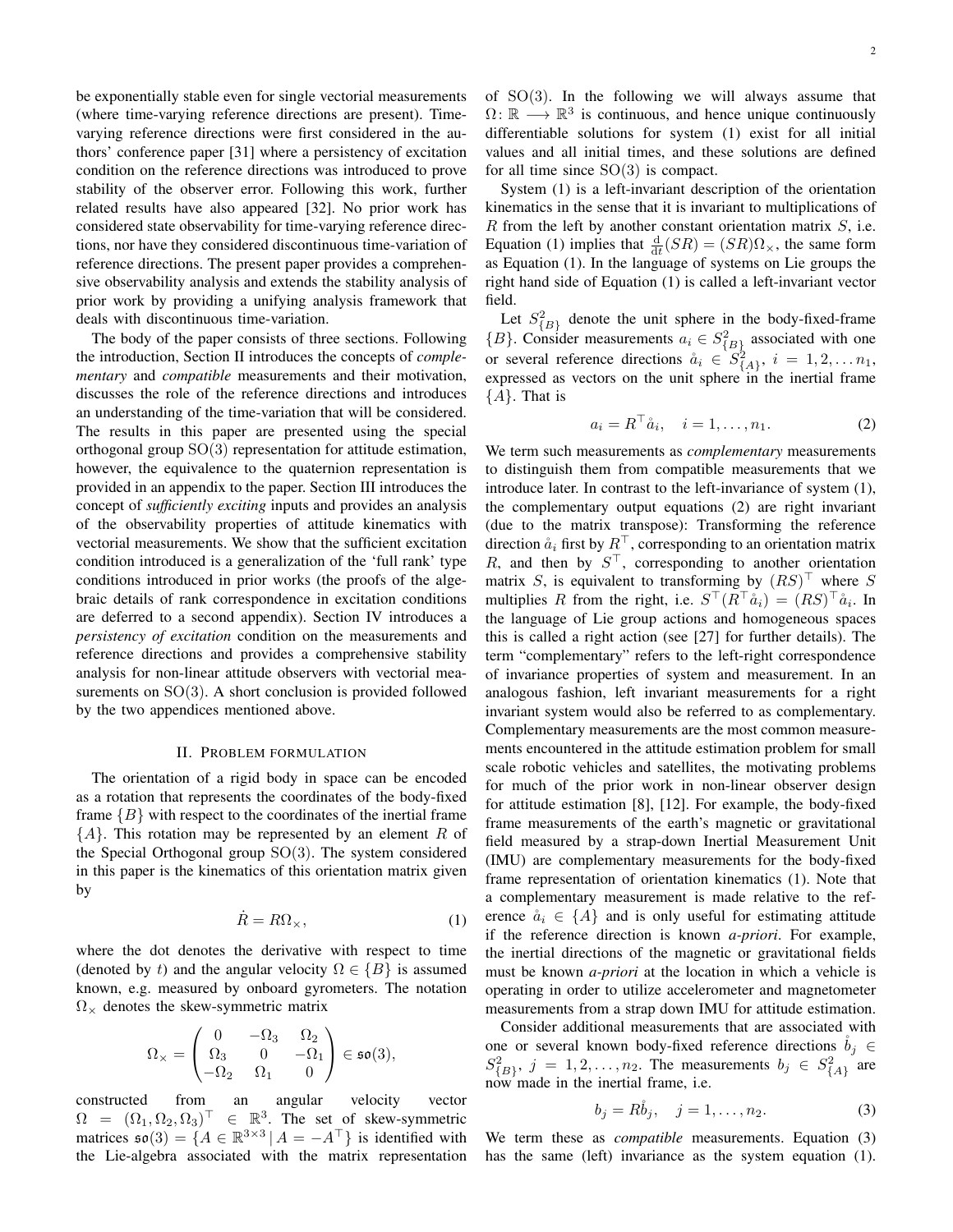That is,  $S(R\overset{\circ}{b}_i) = (SR)\overset{\circ}{b}_i$  where S now multiplies R from the left on the right hand side of this equality. In the language of Lie group actions and homogeneous spaces this is called a left action. The term "compatible" refers to the left-left correspondence of invariance properties of system and measurement, and analogously, right invariant measurements for a right invariant system would also be referred to as compatible. Compatible measurements are less common than complementary measurement in robotic vehicle applications. An example of such a measurement is the differential vector derived from comparing two inertial position measurements obtained from separate GPS units attached to the robotic vehicle, with a known base-line in the body-fixed frame  $\{B\}$ [30].

Both complementary and compatible measurements can only be incorporated in an estimation algorithm if the reference direction is known *a-priori* or separately measured in its appropriate frame of reference. Indeed, by re-arranging Equation  $(2)$  (resp. Equation  $(3)$ ) it is easy to see that a compatible (resp. complementary) measurement is really just a complementary (resp. compatible) measurement, where now the measurement is treated as the reference and the reference is treated as the measurement. However, this simple correspondence conceals the complexity in the inherent observability properties of the underlying systems - the principal topic of this paper. For example, in early applications considered the known reference directions  $\dot{a}_i \in S^2_{\{A\}}$  or  $\dot{b}_i \in S^2_{\{B\}}$ are modelled as constant known vectors. If either measurement is viewed with respect to the reverse invariance then the reference becomes time-varying while the measurement becomes constant, violating the assumptions in the theorems presented in many of the earlier papers. By treating both the measurement and the reference as time-varying inputs to the observer we avoid the conceptual trap associated with treating the reference as a constant system parameter and can apply a general framework to the analysis of the observability and stability problem. Thus, we consider time-varying vector reference directions

$$
\mathring{a}_i \colon \mathbb{R} \longrightarrow S^2_{\{A\}}, \quad \mathring{b}_i \colon \mathbb{R} \longrightarrow S^2_{\{B\}}.
$$

In many applications the reference directions will vary continuously, and even smoothly, with time. However, a key contribution of this paper is to deal with some of the situations where the reference direction may be only piecewise continuous, as would be encountered for example if the active reference was switching between different candidate references depending on some sampling criteria. As such, we will be careful to explicitly state any continuity or integrability assumptions on the time-variation of the references in all results that follow. Note, however, that the modelling framework used in this paper does not allow us to directly incorporate *intermittent* measurements, where the *number* of reference signals varies with time due to unavailability of measurements. We assume the numbers  $n_1$  and  $n_2$  of measurements to be constant, and at least one of them must be nonzero.

We will study the combined system  $(1)$ ,  $(2)$  and  $(3)$  where we also allow for the cases  $n_1 = 0$  or  $n_2 = 0$  to indicate the absence of body-fixed or inertial measurements, respectively. To simplify notation we will use the convention that sets and sums with empty index set (such as  $i = 1, \ldots, n$  where  $n =$ 0) are treated as if they were not present in the respective expressions.

The results presented in this paper will be based on the standard matrix representation of SO(3). The unit quaternion representation of rotations, however, is commonly used for the realization of attitude estimation algorithms since it offers considerable efficiency in code implementation. Consequently, much of the work in this domain is presented directly in terms of the quaternion representations of the observer equations. Due to the homomorphic mapping between the group of unit quaternions,  $\mathbb{Q}$ , and  $SO(3)$  it is always possible to represent algorithms on  $SO(3)$  as an algorithm on  $\mathbb Q$  but not vice versa (see e.g. [33]). As such the results presented in this paper are directly applicable to observers in the unit quaternion representation via the standard equivalence. The details of the equivalence are provided in the appendix along with the quaternion form of the principle observer equation.

#### III. OBSERVABILITY RESULTS

We start by stating the precise definitions of some well known concepts regarding observability of non-linear systems.

*Definition 3.1:* Two initial states of system (1), (2) and (3) are said to be *distinguished by* an admissible input if the respective outputs, resulting from applying the input while starting the system from the two initial states, are different at the initial time or at some time instance in the future. Equivalently, we say that the admissible input *distinguishes* the two initial states in this case. Two initial states of system (1), (2) and (3) are called *indistinguishable* if they are not distinguished by any admissible input. A system is called *strongly observable* if all pairs of distinct initial states are distinguished by all admissible inputs. It is called *weakly observable* if every pair of distinct initial states is distinguished by at least one admissible input.

The need to differentiate between strong observability, where every input will distinguish between distinct initial states, and weak observability, where this might not be the case, is well established in the non-linear systems literature [34]. It is maybe less obvious which of the various signals in system (1), (2) and (3) should be regarded as inputs; specifically, one could think of the reference directions  $\hat{a}_i$  and  $b_i$  either as (potentially time-varying) parameters of the system or one could think of them as inputs. We opt for the latter point of view, i.e. we treat the reference directions as system inputs that just happen to not enter the dynamical part (1) but provide direct feedthrough to the output via (2) and (3).

We can now state our main observability result.

*Theorem 3.2:* System (1), (2) and (3) is weakly observable. In order to prove this theorem, we need to provide system inputs  $(\Omega, \{\mathring{a}_i\}, \{b_i\})$  that distinguish distinct initial states. It turns out that we can find *universal inputs* [34], where in our context this means inputs that distinguish *all* pairs of distinct initial states. We will express the criterion for these universal inputs in terms of a notion of excitation that is defined as follows.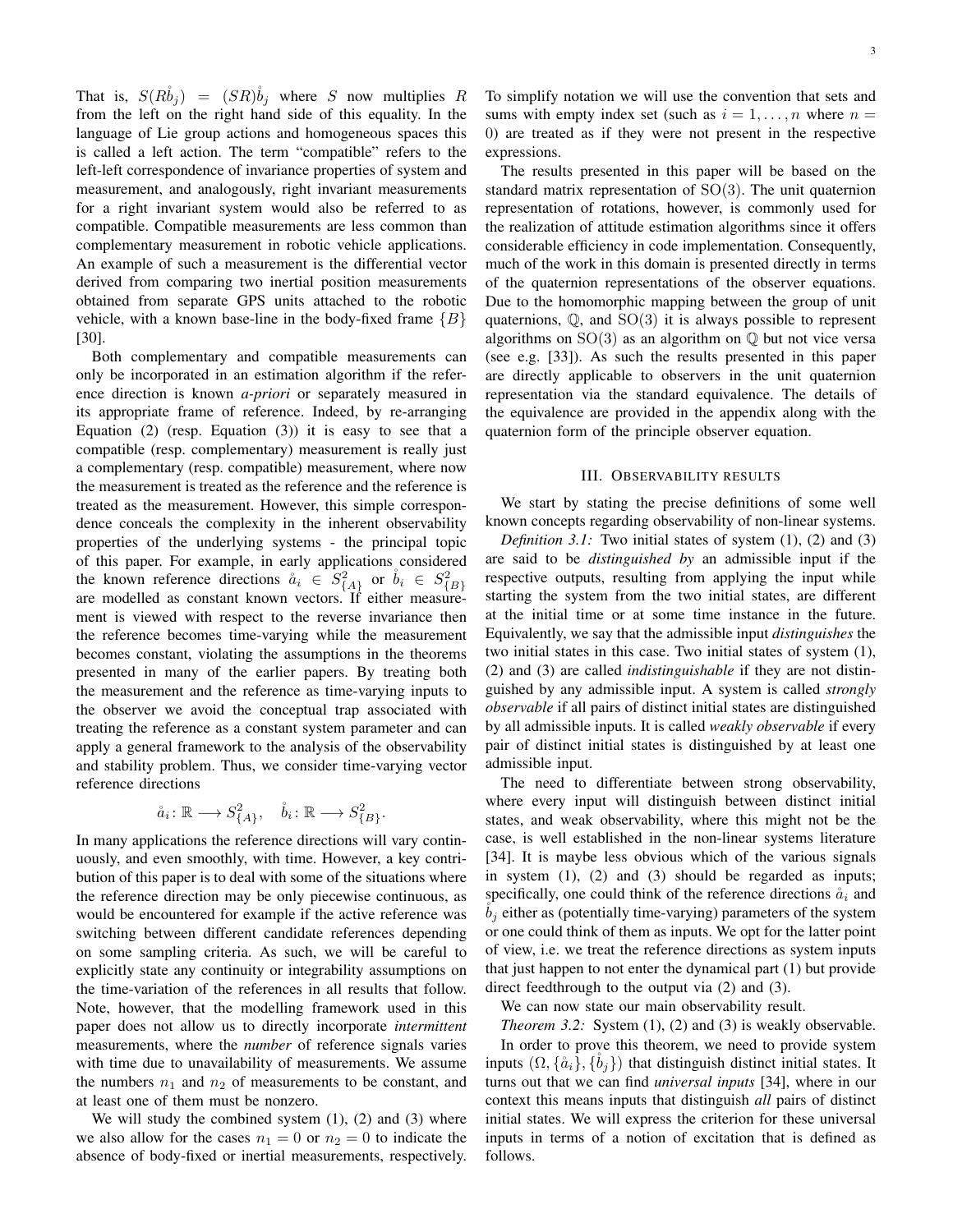4

*Definition 3.3:* A collection of locally integrable directions  $v_i: \mathbb{R} \longrightarrow S^2$ ,  $i = 1, ..., n$  is called *sufficiently exciting* if there exists a time  $T > 0$  such that

$$
\lambda_2 \left( \int_0^T \sum_{i=1}^n v_i(\tau) v_i(\tau)^\top d\tau \right) > 0,
$$
\n(4)

where  $\lambda_2(S)$  denotes the second largest eigenvalue of a symmetric matrix  $S \in \mathbb{R}^{3 \times 3}$ .

The appearance of the second largest eigenvalue – rather than the smallest eigenvalue – in this definition is due to the geometry of the (two-dimensional) sphere  $S<sup>2</sup>$ . This is better visible in the following characterization of sufficient excitation in terms of the projectors  $(I - v_i v_i^{\top})$  onto the tangent spaces to  $S^2$  at  $v_i$ . Here,  $I \in \mathbb{R}^{3 \times 3}$  denotes the identity matrix.

*Lemma 3.4:* A collection of locally integrable directions  $v_i: \mathbb{R} \longrightarrow S^2$ ,  $i = 1, ..., n$  is sufficiently exciting if and only if there exists a time  $T > 0$  such that

$$
\lambda_{\min} \left( \int_0^T \sum_{i=1}^n (I - v_i(\tau) v_i(\tau)^\top) \, d\tau \right) > 0, \tag{5}
$$

where  $\lambda_{\min}(S)$  denotes the smallest eigenvalue of a symmetric matrix  $S \in \mathbb{R}^{3 \times 3}$ .

The proof of this lemma is provided in the Appendix. We can now provide a sufficient criterion for distinguishing inputs as follows.

*Proposition 3.5:* An input  $(\Omega, {\{\hat{a}_i\}, \{b_j\}})$  distinguishes between the two initial states  $R_1(0) \neq R_2(0)$  if the collection  $\{\aa_i\} \cup \{b_{j,1}\} \cup \{b_{j,2}\}\$  is sufficiently exciting. Here  $b_{j,k}$ ,  $k = 1, 2$ denotes the output (3) generated by running the system (1), (2) and (3) with the two possible different initial states  $R_k(0)$ ,  $k = 1, 2.$ 

*Proof:* Let  $R_1(0), R_2(0) \in SO(3), R_1(0) \neq R_2(0)$  be two initial states and denote the corresponding outputs of system (1), (2) and (3) by  $a_{i,1}$ ,  $a_{i,2}$ ,  $b_{j,1}$  and  $b_{j,2}$ , respectively. To arrive at a contradiction, assume that  $R_1(0)$  and  $R_2(0)$ are indistinguishable, i.e. assume that  $a_{i,1}(t) = a_{i,2}(t)$  and  $b_{j,1}(t) = b_{j,2}(t)$  for all i, j and  $t \ge 0$ . Denote the canonical right invariant error [26]  $E_r(R_2, R_1) = R_2 R_1^{\top}$  by  $E_r$ . It follows that

$$
E_r \mathring{a}_i = R_2 R_1^\top \mathring{a}_i = R_2 a_{i,1} = R_2 a_{i,2} = \mathring{a}_i
$$
  
\n
$$
E_r b_{j,1} = R_2 R_1^\top b_{j,1} = R_2 \mathring{b}_j = b_{j,2} = b_{j,1}
$$
 and  
\n
$$
E_r b_{j,2} = R_2 R_1^\top b_{j,2} = R_2 R_1^\top b_{j,1} = R_2 \mathring{b}_j = b_{j,2}
$$

for all i and j (and  $t \ge 0$ ). Moreover,

$$
\dot{E}_r = \dot{R}_2 R_1^\top + R_2 \dot{R}_1^\top = R_2 \Omega_\times R_1^\top + R_2 (R_1 \Omega_\times)^\top \n= R_2 \Omega_\times R_1^\top - R_2 \Omega_\times R_1^\top = 0
$$

because  $\Omega_{\times}$  is skew-symmetric, i.e.  $E_r$  is constant. It follows that for all  $T > 0$ 

$$
E_rQ_0=Q_0
$$

where

$$
Q_0 := \int_0^T \left( \sum_{i=1}^{n_1} \aa_i(\tau) \aa_i(\tau)^\top + \sum_{j=1}^{n_2} b_{j,1}(\tau) b_{j,1}(\tau)^\top + \sum_{j=1}^{n_2} b_{j,2}(\tau) b_{j,2}(\tau)^\top \right) d\tau.
$$

Let  $\{\aa_i\} \cup \{b_{j,1}\} \cup \{b_{j,2}\}\$  be sufficiently exciting and let  $Q_0 =$  $U \text{ diag}(\lambda_1, \lambda_2, \lambda_3) U^{\dagger}$  be an orthonormal diagonalization of  $Q_0$  with  $\lambda_1 \geq \lambda_2 \geq \lambda_3$ . Then  $\lambda_2 > 0$  for some  $T > 0$ . But then  $\lambda_1$  times the first column of U and  $\lambda_2$  times the second column of  $U$  are two mutually orthogonal eigenvectors of  $E_r$ , both corresponding to the eigenvalue 1. However,  $E_r$ is a rotation matrix and hence its spectrum is of the form

$$
(1, \cos(\theta) + i\sin(\theta), \cos(\theta) - i\sin(\theta)),
$$

where  $\theta$  denotes the rotation angle of  $E_r$ . It follows that  $E_r =$ I and hence that  $R_1(0) = R_2(0)$ , a contradiction. This means that the input distinguishes  $R_1(0)$  and  $R_2(0)$  as required.

The previous proposition only provides an indirect criterion for distinguishing inputs in that the condition is phrased in terms of the resulting output signals. The following proposition provides a sufficient criterion for an input to be universal, i.e. to distinguish all pairs of distinct initial states, that is phrased entirely in terms of input signals.

*Proposition 3.6:* An input  $(\Omega, {\{\hat{a}_i\}, \{\hat{b}_j\}})$  where the  $\hat{a}_i$ ,  $i = 1, \ldots, n_1$  are locally integrable and where the  $b_j$ ,  $j =$  $1, \ldots, n_2$  are piecewise absolutely continuous distinguishes between all pairs of distinct initial states if there exists a time  $T > 0$  such that

$$
\lambda_2 \left( \int_0^T \sum_{i=1}^{n_1} \hat{a}_i(\tau) \hat{a}_i(\tau)^\top d\tau \right) + \left\| \int_0^T \sum_{j=1}^{n_2} \left( \Omega_\times(\tau) \hat{b}_j(\tau) + \frac{d}{d\tau} \hat{b}_j(\tau) \right) d\tau \right\| > 0. \quad (6)
$$

Note that the derivative of  $b_i$  exists almost everywhere.

*Proof:* Assume that condition (6) holds for some  $T > 0$ . Let  $R_1(0), R_2(0) \in SO(3), R_1(0) \neq R_2(0)$  be two initial states and denote the corresponding outputs of system (1), (2) and (3) by  $a_{i,1}$ ,  $a_{i,2}$ ,  $b_{i,1}$  and  $b_{i,2}$ , respectively. Assume further, to arrive at a contradiction, that the collection  $\{\aa_i\} \cup \{b_{i,1}\} \cup \{b_{i,2}\}$  ${b_{i,2}}$  is not sufficiently exciting. By Lemma 3.4 this means that for all  $T > 0$  there exists a vector  $y \in S^2$  such that

$$
\int_0^T y^\top \left( \sum_{i=1}^{n_1} (I - \mathring{a}_i(\tau) \mathring{a}_i(\tau)^\top) + \sum_{j=1}^{n_2} (I - b_{j,1}(\tau) b_{j,1}(\tau)^\top) + \sum_{j=1}^{n_2} (I - b_{j,2}(\tau) b_{j,2}(\tau)^\top) \right) y \, d\tau \leq 0.
$$

Since all the summands in the integrand are non-negative, this implies that

$$
y^{\top} (I - \mathring{a}_i(\tau) \mathring{a}_i(\tau)^{\top}) y = y^{\top} (I - b_{j,1}(\tau) b_{j,1}(\tau)^{\top}) y
$$
  
= 
$$
y^{\top} (I - b_{j,2}(\tau) b_{j,2}(\tau)^{\top}) y = 0
$$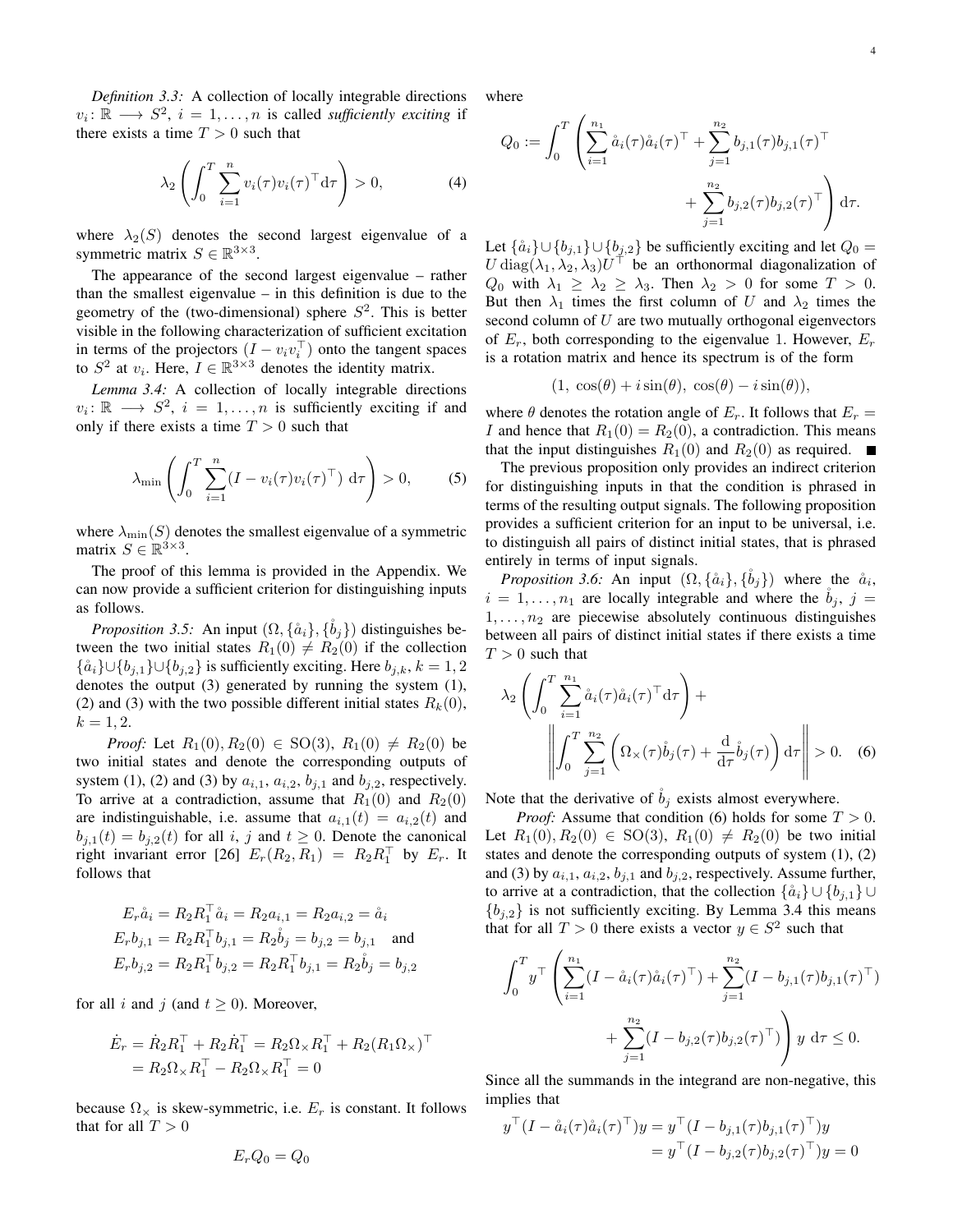for all i, all j and almost all  $\tau \in [0, T]$ . But then

$$
\aa_i(\tau) = \pm y, \quad b_{j,1}(\tau) = \pm y \quad \text{and} \quad b_{j,2}(\tau) = \pm y
$$

for all i, all j and almost all  $\tau \in [0, T]$ . If  $n_1 \neq 0$  the first of these identities implies that

$$
\operatorname{rank}\left(\int_0^T \sum_{i=1}^{n_1} \aa_i(\tau) \aa_i(\tau)^\top \mathrm{d}\tau\right) = \operatorname{rank}(yy^\top) = 1
$$

and hence that

$$
\lambda_2 \left( \int_0^T \sum_{i=1}^{n_1} \aa_i(\tau) \aa_i(\tau)^\top d\tau \right) = 0. \tag{7}
$$

In the second and third identities the sign of  $y$  is piecewise constant since the  $b_j$  are piecewise absolutely continuous and hence the  $b_{j,k} = R_k \tilde{b}_j$  are piecewise continuous. But then the  $b_{i,k}$  are even piecewise differentiable since they are piecewise constant. It follows that

$$
\frac{\mathrm{d}}{\mathrm{d}\tau}b_{j,1}(\tau) = \frac{\mathrm{d}}{\mathrm{d}\tau}b_{j,2}(\tau) = 0
$$

for all j and almost all  $\tau \in [0, T]$ . This in turn implies

$$
R_k(\tau) \left( \Omega_\times(\tau) \dot{b}_j(\tau) + \frac{\mathrm{d}}{\mathrm{d}\tau} \dot{b}_j(\tau) \right) = 0
$$

for all j, for  $k = 1, 2$  and almost all  $\tau \in [0, T]$ , i.e. wherever the derivatives of  $b_{j,k}$  and  $b_j$  exist. Since  $R_k(\tau) \in SO(3)$  is invertible, we get

$$
\int_0^T \sum_{j=1}^{n_2} \left( \Omega_\times(\tau) \dot{b}_j(\tau) + \frac{d}{d\tau} \dot{b}_j(\tau) \right) d\tau = 0 \tag{8}
$$

for the case  $n_2 \neq 0$ . Equations (8) and (7) yield a contradiction to Condition (6). Note that the contradiction occurs independent of whether  $n_1$  or  $n_2$  are zero. Applying Proposition 3.5 completes the proof.

Now all that remains to be done for the proof of Theorem 3.2 is to show that universal inputs exist, i.e. to show that Condition (6) can be fulfilled. By inspection, this is clearly the case but it is still instructive to discuss some of the special cases.

In the case where there is only a single *constant* reference direction in the inertial frame and a single measurement in the body-fixed frame, (that is  $n_1 = 1$  and  $n_2 = 0$  and  $\mathring{a}_1 = \text{const.}$ ), it is known that the system is unobservable (see e.g. [10], [9]). In this case clearly the first integral in Condition (6) has rank 1 and the second integral is not present, i.e. the condition does not hold. As soon as the single reference direction takes on two different values over two time periods of non-zero measure, (for example  $\aa_1(t) \in \{\aa_{1,1}, \aa_{1,2}\}, \aa_{1,1} \neq \aa_{1,2}$ , with some persistent switching criterion), Condition (6) holds for some  $T > 0$  and distinct initial states are distinguished.

For the case of more than one *constant* inertial reference direction the known criterion for observability is that the reference directions are *non-collinear* [10], [9]. This notion can easily be generalized to the time-varying setting as follows.

*Definition 3.7:* A collection of locally integrable directions  $v_i: \mathbb{R} \longrightarrow S^2$ ,  $i = 1, \dots, n$  is called *sufficiently non-collinear* if there exists a time  $T > 0$  such that

$$
\int_0^T \sum_{i \neq j} |v_i(\tau) \times v_j(\tau)| \, d\tau > 0.
$$
 (9)

The proof of the following lemma is provided in the Appendix.

*Lemma 3.8:* A collection of sufficiently non-collinear directions is sufficiently exciting.

It follows that a collection of (more than one) sufficiently non-collinear inertial reference directions distinguishes distinct initial states.

Finally, in the case where  $n_1 = 0$ , i.e. where all the measurements are made in the inertial frame of body-fixed reference directions, an inspection of the second integral in Condition (6) reveals that already a *single constant* reference direction  $\dot{b}$  can distinguish distinct initial states [31]. This is the case when

$$
\left\| \int_0^T \Omega_\times(\tau) \dot{b} \, \mathrm{d}\tau \right\| > 0
$$

for some  $T > 0$ . The geometrical interpretation of this condition is that on average there is sufficient instantaneous rotational movement of the body-fixed frame around axes other than *.* 

*Remark 3.9:* The following simple example shows that Condition (6) is not necessary for distinguishability. Consider the case  $n_1 = 0$  and  $n_2 = 2$  and denote the *i*-th standard basis vector of  $\mathbb{R}^3$  by  $e_i$ . Then the constant input  $(\Omega, \dot{b}_1, \dot{b}_2)$  =  $(0, e_1, e_2)$  distinguishes between all pairs of distinct initial states since a rotation matrix is uniquely specified by two of its columns and the system trajectories are stationary. Condition (6) is not fulfilled in this example since the first integral is not present and the second integral evaluates to zero. Note that this example *does* satisfy the sufficient condition provided by Proposition 3.5.

#### IV. OBSERVER ANALYSIS

Non-linear attitude observers have been proposed in prior literature for both the cases of constant reference directions [10], [9] and body-fixed reference directions [30], respectively. In this section we will combine these observers into a single observer for system  $(1)$ ,  $(2)$  and  $(3)$  and discuss its asymptotic properties in the fully general, time-varying setting. We recover all the known observer error convergence results as special cases of our general convergence result below which also slightly strengthens some of these previous results.

The combined observer takes the form

$$
\dot{\hat{R}} = \hat{R} \left( \Omega + \sum_{i=1}^{n_1} k_i (a_i \times \hat{a}_i) + \hat{R}^\top \sum_{j=1}^{n_2} l_j (\hat{b}_j \times b_j) \right)_{\times} (10)
$$

where  $\hat{a}_i := \hat{R}^\top \mathring{a}_i$ ,  $\hat{b}_j := \hat{R} \mathring{b}_j$ ,  $k_i > 0$  and  $l_j > 0$  for  $i = 1, \ldots, n_1$  and  $j = 1, \ldots, n_2$ . The  $k_i$  and  $l_j$  are arbitrary positive observer gains.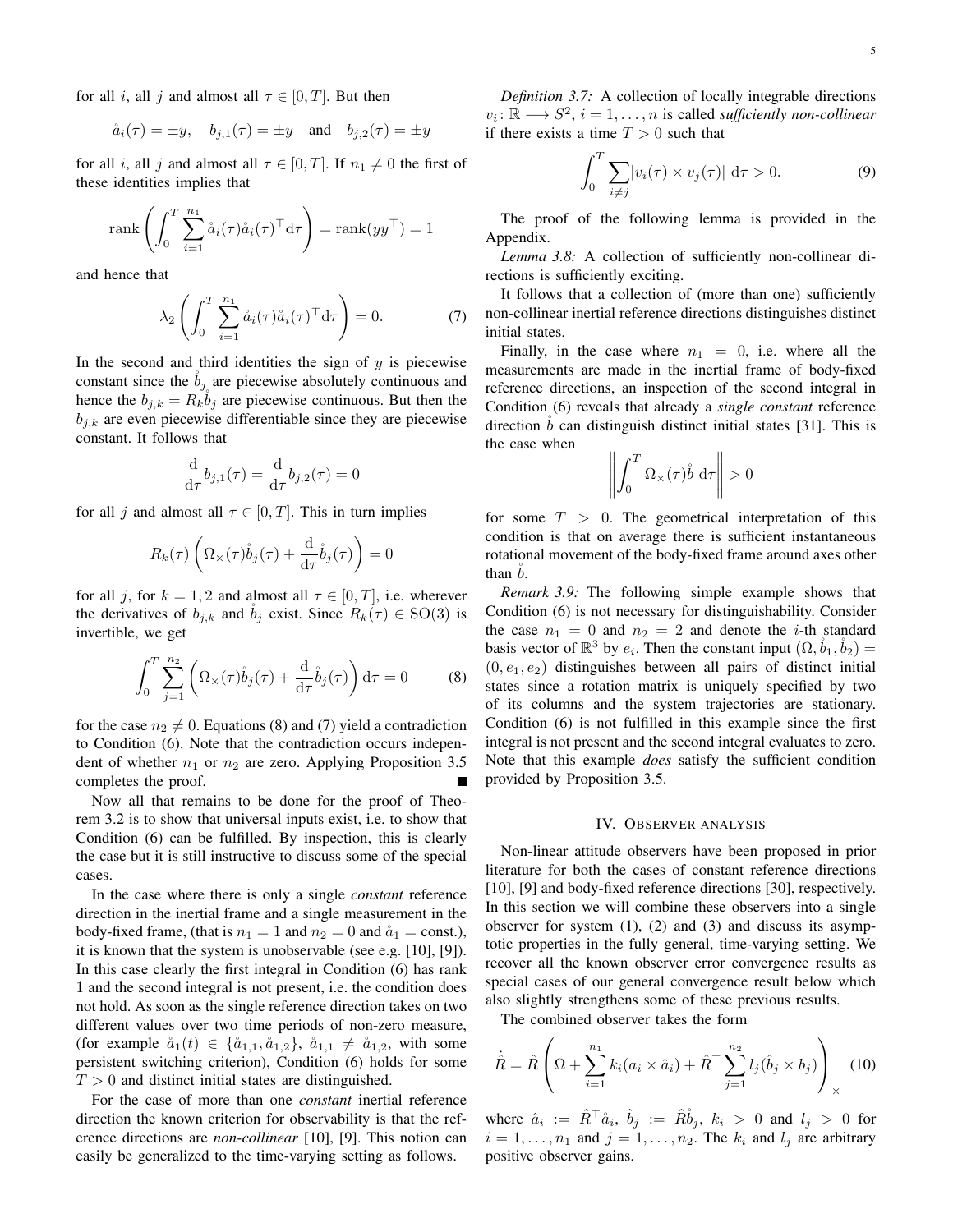We will study the observer error in terms of the canonical right invariant error [26]  $E_r := RR^{\dagger}$ , where no error corresponds to  $E_r = I$ . Clearly, some form of observability (or detectability) condition is necessary for observer error convergence. It turns out that the observability conditions provided in the previous section are also sufficient for observer error convergence if we replace *sufficient* excitation by *persistent* excitation.

*Definition 4.1:* A collection of locally integrable directions  $v_i: \mathbb{R} \longrightarrow S^2$ ,  $i = 1, ..., n$  is called *persistently exciting* if there exist  $\delta > 0$  and  $c > 0$  such that for all  $t \ge 0$ 

$$
\lambda_2 \left( \int_t^{t+\delta} \sum_{i=1}^n v_i(\tau) v_i(\tau)^\top d\tau \right) > c. \tag{11}
$$

As for the case of sufficient excitation (cf. Lemma 3.4), an alternative characterization in terms of projectors can be provided as follows. For convenience we also include arbitrary positive gains in the statement.

*Lemma 4.2:* Let  $q_i > 0$ ,  $i = 1, \ldots, n$ . A collection of locally integrable directions  $v_i: \mathbb{R} \longrightarrow S^2$ ,  $i = 1, ..., n$  is persistently exciting if and only if there exist  $\delta > 0$  and  $c > 0$ such that for all  $t \geq 0$ 

$$
\lambda_{\min} \left( \int_{t}^{t+\delta} \sum_{i=1}^{n} q_i (I - v_i(\tau) v_i(\tau)^{\top}) \, d\tau \right) > c. \tag{12}
$$

A proof of this lemma is provided in the Appendix. We can now state our main observer error convergence result.

*Theorem 4.3:* Consider system (1), (2) and (3) and the observer (10). Let the angular velocity  $\Omega$  be bounded and uniformly continuous, let the reference directions  $\dot{a}_i$  be uniformly continuous and let the reference directions  $b_i$  be continuously differentiable with bounded and uniformly continuous derivatives. Assume that there exist  $\delta > 0$  and  $c > 0$  such that for all  $t > 0$ 

$$
\lambda_2 \left( \int_t^{t+\delta} \sum_{i=1}^{n_1} \mathring{a}_i(\tau) \mathring{a}_i(\tau)^\top \mathrm{d}\tau \right) + \left\| \int_t^{t+\delta} \sum_{j=1}^{n_2} \left( \Omega_\times(\tau) \mathring{b}_j(\tau) + \frac{\mathrm{d}}{\mathrm{d}\tau} \mathring{b}_j(\tau) \right) \mathrm{d}\tau \right\| > c. \quad (13)
$$

Then the equilibrium  $E_r = I$  is uniformly locally exponentially stable (ULES) and almost globally asymptotically stable (AGAS) with a basin of attraction including at least all initial conditions such that  $tr(I - E_r(0)) < 4$ .

*Remark 4.4:* Note that  $0 \le \text{tr}(I - E_r) \le 4$  for  $E_r \in SO(3)$ and that  $\{E_r | tr(I - E_r) = 4\}$  has (Haar) measure zero in  $SO(3)$ . Hence it is justified to speak of almost global convergence in the above theorem.

The proof of Theorem 4.3 starts from the observation that the observer (10) uses both the reference directions  $\aa_i$  resp.  $\dot{b}_j$  and the system outputs  $a_i$  resp.  $b_j$  as its inputs while the way they appear in the observer equation is swapped between the two types of measurements. Specifically, if we denote

$$
(q_i, \mathring{v}_i, v_i) := \begin{cases} (k_i, \mathring{a}_i, a_i), & i = 1, \dots, n_1 \\ (l_{i-n_1}, b_{i-n_1}, \mathring{b}_{i-n_1}), & i = n_1 + 1, \dots, n_1 + n_2 \end{cases}
$$

then the system  $(1)$ ,  $(2)$  and  $(3)$  takes the form

$$
\dot{R} = R\Omega_{\times},
$$
  
\n
$$
v_i = R^{\top} \dot{v}_i, \quad i = 1, ..., n
$$
\n(14)

where  $n := n_1 + n_2$ , and the observer (10) takes the form

$$
\dot{\hat{R}} = \hat{R} \left( \Omega + \sum_{i=1}^{n} q_i (v_i \times \hat{v}_i) \right)_{\times}, \tag{15}
$$

where  $\hat{v}_i = \hat{R}^\top \hat{v}_i$ . Implicitly, we partly swap the roles of reference directions and measurements in doing this, however, both of these are available to the observer and their labelling is secondary to the analysis.

*Remark 4.5:* The transformation above is the deeper reason why we consider the reference directions as part of the system inputs rather than as part of the system parameters. It captures the essence of how they are being treated in this process.

Adepts of the behavioral approach will of course notice that this is a very fine example of assigning different input/output splittings. Equations (1), (2) and (3) suggest  $(\Omega, \aa_i, \aa_j)$  as input and  $(a_i, b_j)$  (and the state R) as output, while Equation (14) suggests  $(\Omega, \aa_i, b_j)$  as input and  $(a_i, \aa_j)$  (and the state R) as output. From our interpretation of these variables it is clear that the first of these choices is more natural, while the second choice makes it easier to analyze the observer error. From the behavioral point of view it doesn't matter too much which choice we make, the system itself is unchanged by that; only its representation has changed.

Analogous to the previous section on observability, we can now proceed in two steps as follows. Firstly, use a persistency of excitation condition on the collection  $\{\mathring{v}_i\} = \{\mathring{a}_i\} \cup \{b_i\}$  to conclude observer error convergence and then, secondly, show that under additional regularity conditions this persistency of excitation condition is implied by Condition (13). The strong regularity conditions in Theorem 4.3 are owing to this latter step. If we are content working with the collection  $\{\hat{v}_i\}$  then the much weaker conditions of the next proposition will suffice. It uses an extension of Barbalat's Lemma to the piecewise setting [35].

*Proposition 4.6:* Consider the system (14) and the observer (15). Let the reference directions  $\dot{v}_i$  be piecewise continuous and let  $\{\hat{v}_i\}$  be persistently exciting. Then the equilibrium  $E_r = I$  is uniformly locally exponentially stable (ULES). If, furthermore, the reference directions  $\dot{v}_i$  are piecewise uniformly continuous then the equilibrium  $E_r = I$ is almost globally asymptotically stable (AGAS) with a basin of attraction including at least all initial conditions such that  $tr(I - E_r(0)) < 4.$ 

*Proof:* We compute

$$
\dot{E}_r = \sum_{i=1}^n q_i \hat{R}(v_i \times \hat{v}_i)_\times R^\top = \sum_{i=1}^n q_i \hat{R}((R^\top \hat{v}_i)_\times \hat{R}^\top \hat{v}_i)_\times R^\top
$$

$$
= \sum_{i=1}^n q_i \hat{R} R^\top ((\hat{v}_i)_\times R \hat{R}^\top \hat{v}_i)_\times = \sum_{i=1}^n q_i E_r ((\hat{v}_i)_\times E_r^\top \hat{v}_i)_\times.
$$

Next, we wish to linearize this system expressed in local coordinates around  $E_r = I$ . To this extent we approximate the local coordinates given by the exponential map  $Z \mapsto \exp(Z)$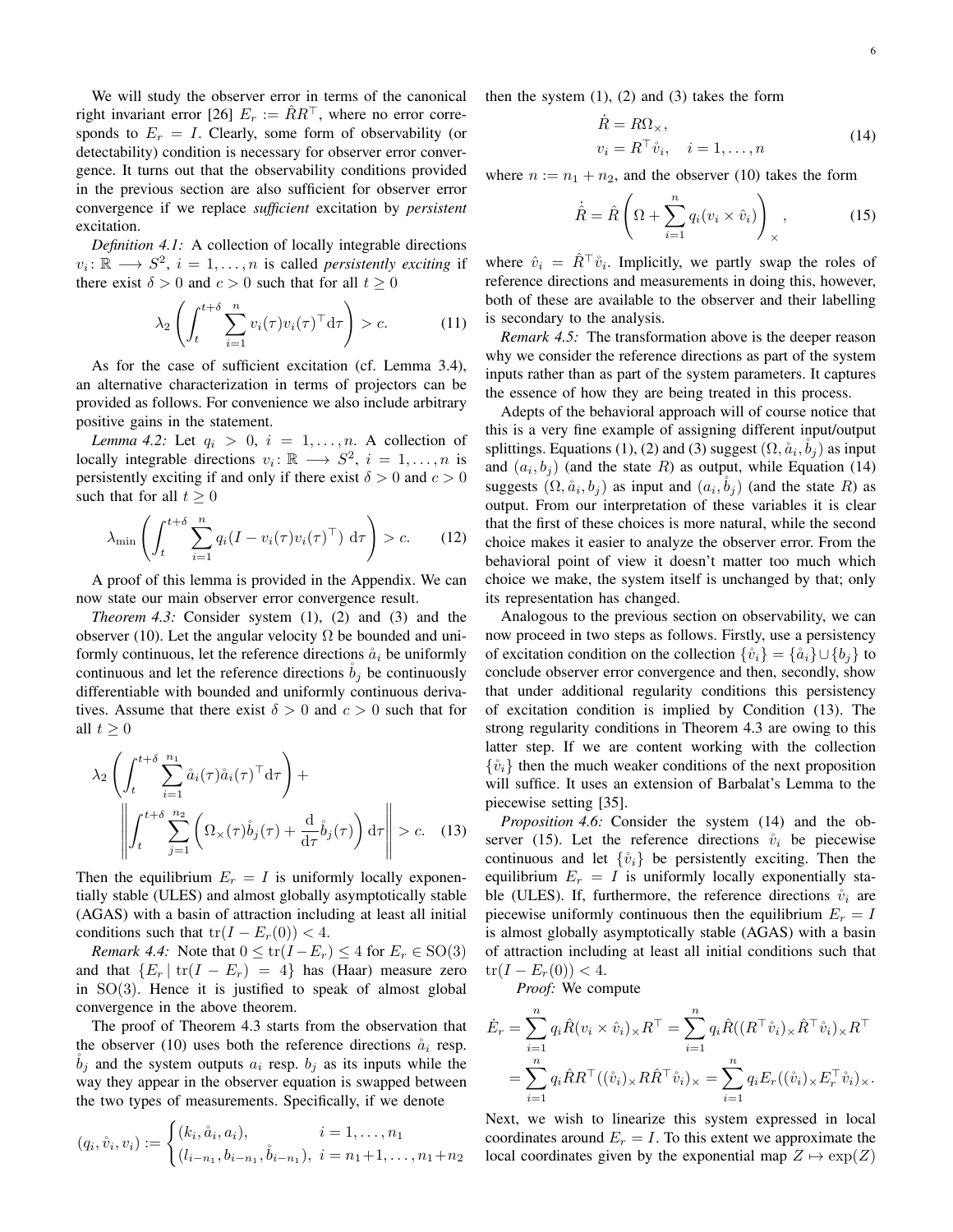for  $Z \in \mathfrak{so}(3)$  by  $E_r \approx I + Z$ , substitute in the above equation and neglect higher order terms in Z. This process yields

$$
\dot{Z} = \sum_{i=1}^{n} q_i \left[ (I + Z) ((\mathring{v}_i)_\times \mathring{v}_i)_\times - ((\mathring{v}_i)_\times Z \mathring{v}_i)_\times \right]
$$
  
= 
$$
-\sum_{i=1}^{n} q_i ((\mathring{v}_i)_\times Z \mathring{v}_i)_\times = \sum_{i=1}^{n} q_i ((\mathring{v}_i)_\times (\mathring{v}_i)_\times \text{vex}(Z))_\times
$$

where the operator vex:  $\mathfrak{so}(3) \longrightarrow \mathbb{R}^3$  denotes the inverse of the  $(\cdot)_\times$  operator. Hence the linearization in local coordinates reads

$$
\text{vex}(\dot{Z}) = -\sum_{i=1}^{n} q_i (I - \mathring{v}_i \mathring{v}_i^{\top}) \text{ vex}(Z).
$$

Defining the symmetric positive semi-definite time-varying matrix

$$
P(t) := \sum_{i=1}^{n} q_i (I - \mathring{v}_i(t)\mathring{v}_i(t)^{\top})
$$

this system now takes the form studied by Morgan and Narendra in [36]. By our persistency of excitation assumption, and appealing to Lemma 4.2, we know that there exist  $\delta > 0$ and  $c > 0$  such that for all  $t \ge 0$  and all  $y \in S^2$ 

$$
\int_{t}^{t+\delta} y^{\top} P(\tau) y \, d\tau > c.
$$

Hence, given an initial time  $t_0 \geq 0$  and an arbitrary time  $t \geq t_0$ we can "chop up" the time interval  $[t_0, t]$  into pieces of length  $\delta$  and a remainder, resulting in

$$
\int_{t_0}^t y^\top P(\tau) y \, d\tau \ge \frac{c}{\delta} \left[ \frac{t - t_0}{\delta} \right] \delta + \int_{t_0 + \left[ \frac{t - t_0}{\delta} \right] \delta}^t y^\top P(\tau) y \, d\tau
$$
\n
$$
\ge \frac{c}{\delta} \cdot \left[ (t - t_0) - \left( (t - t_0) - \left[ \frac{t - t_0}{\delta} \right] \delta \right) \right]
$$
\n
$$
\ge \frac{c}{\delta} \cdot \left[ (t - t_0) - \delta \right] = \frac{c}{\delta} (t - t_0) - c,
$$

where  $|x|$  for  $x \in \mathbb{R}$  denotes the largest integer smaller than or equal to  $x$ . This inequality is precisely the condition in [36, Theorem 1, Part 2] and it follows that our linearized system is uniformly asymptotically and hence [37, Theorem III.2.1] uniformly exponentially stable. By Theorem VII.1.3 in [38] it follows that the equilibrium  $E_r = I$  of the nonlinear system is uniformly locally exponentially stable (note that the continuity assumption made in [38, Theorem VII.1.3] is actually not used in its proof).

Now consider the following candidate Lyapunov function

$$
V = \text{tr}(I - E_r).
$$

As in the beginning of this proof we compute

$$
\dot{V} = -\text{tr}\sum_{i=1}^{n} q_i \hat{R}(v_i \times \hat{v}_i) \times R^{\top} = -\text{tr}\sum_{i=1}^{n} q_i \hat{R}(\hat{v}_i v_i^{\top} - v_i \hat{v}_i^{\top}) R^{\top}
$$
\n
$$
= -\text{tr}\sum_{i=1}^{n} q_i (\hat{v}_i \hat{v}_i^{\top} - E_r \hat{v}_i \hat{v}_i^{\top} E_r) = -\sum_{i=1}^{n} q_i (1 - \hat{v}_i^{\top} E_r^2 \hat{v}_i)
$$
\n
$$
\leq 0.
$$

Since  $\dot{V}$  is negative semi-definite, the candidate Lyapunov function is bounded with  $0 \leq V(t) \leq V(0)$  for  $t \geq 0$ .

Additionally,  $\dot{V}$  is piecewise uniformly continuous since the  $\dot{v}_i$  are bounded and piecewise uniformly continuous and  $E_r$ is bounded and absolutely continuous, hence also uniformly continuous. An application of Barbalat's lemma [35, Lemma 9] yields  $\mathring{v}_i^\top E_r^2 \mathring{v}_i \to 1$  for all  $i = 1, \ldots, n$ . This implies that  $E_r \mathring{v}_i \rightarrow \mathring{v}_i$  since the alternative possibilities,  $E_r \mathring{v}_i \rightarrow$  $U \text{ diag}(1, -1, -1) U^\top \mathring{v}_i$ ,  $U \in SO(3)$ , are excluded by the constraint tr( $I - E_r(0)$ ) < 4 on the initial condition and the fact that  $V(t) \leq V(0)$  for  $t \geq 0$ . It follows that  $\hat{v}_i \to v_i$  for all  $i = 1, \ldots, n$  and hence  $\dot{E}_r \to 0$ . It remains to show that  $E_r$  converges to I. We already know that

$$
E_r\mathring{v}_i - \mathring{v}_i \to 0.
$$

Multiplying by  $\mathring{v}_i^{\top}$ , summing over i and integrating the result over a period of time of length  $\delta$  we get

$$
\int_{t}^{t+\delta} (E_r(\tau) - I) \sum_{i=1}^{n} \mathring{v}_i(\tau) \mathring{v}_i(\tau)^\top d\tau \to 0.
$$

Integrating by parts yields

$$
\int_{t}^{t+\delta} (E_r(\tau) - I) \sum_{i=1}^{n} \mathring{v}_i(\tau) \mathring{v}_i(\tau)^\top d\tau =
$$
\n
$$
\left[ (E_r(\tau) - I) \int_{t}^{\tau} \sum_{i=1}^{n} \mathring{v}_i(s) \mathring{v}_i(s)^\top ds \right]_{t}^{t+\delta}
$$
\n
$$
- \int_{t}^{t+\delta} \dot{E}_r(\tau) \left( \int_{t}^{\tau} \sum_{i=1}^{n} \mathring{v}_i(s) \mathring{v}_i(s)^\top ds \right) d\tau.
$$

Observe that the term in brackets vanishes at  $\tau = t$  and that the inner integral on the last line of this expression is bounded since its integrand is bounded (the reference directions have length 1) and the length of the integration interval is bounded by  $\delta$ . Using the fact that  $\dot{E}_r \to 0$  it follows that

$$
(E_r(t+\delta) - I) \int_t^{t+\delta} \sum_{i=1}^n \mathring{v}_i(\tau) \mathring{v}_i(\tau)^\top d\tau \to 0
$$

and hence that

$$
\bar{E}(t)U(t)\left(\int_t^{t+\delta}\sum_{i=1}^n\mathring{v}_i(\tau)\mathring{v}_i(\tau)^{\top}\mathrm{d}\tau\right)U(t)^{\top}\to 0,
$$

where  $\overline{E}(t) := U(t)(E_r(t + \delta) - I)U(t)^{\top}$  and  $U(t)$  is a (time-varying) orthogonal transformation that diagonalises the integral to diag( $\lambda_1(t), \lambda_2(t), \lambda_3(t)$ ) with  $\lambda_1(t) \geq \lambda_2(t) \geq$  $\lambda_3(t) \geq 0$  for all  $t \geq 0$ . It follows that  $\bar{E} \lambda_1 e_1 \rightarrow 0$  and  $\overline{E\lambda_2e_2} \to 0$ , where  $e_1 \in \mathbb{R}^3$  and  $e_2 \in \mathbb{R}^3$  denote the first and second standard basis vector, respectively. Our persistency of excitation assumption implies that  $\lambda_1(t) > c > 0$  and  $\lambda_2(t) > c > 0$  for all  $t \ge 0$  and hence it follows that  $\overline{E}e_1 \to 0$ and  $\overline{E}e_2 \to 0$ . Since  $E_r$  is a rotation matrix, the spectrum of  $\overline{E}$  is of the form

$$
(0, \cos(\theta) - 1 + i\sin(\theta), \cos(\theta) - 1 - i\sin(\theta)),
$$

where  $\theta$  denotes the rotation angle of  $E_r$ . It follows that  $\bar{E} \rightarrow$ 0 or, equivalently, that  $E_r \to I$ . This completes the proof.  $\blacksquare$ 

The following proposition now provides a condition for  $\{\hat{v}_i\}$ to be persistently exciting that is framed in terms of conditions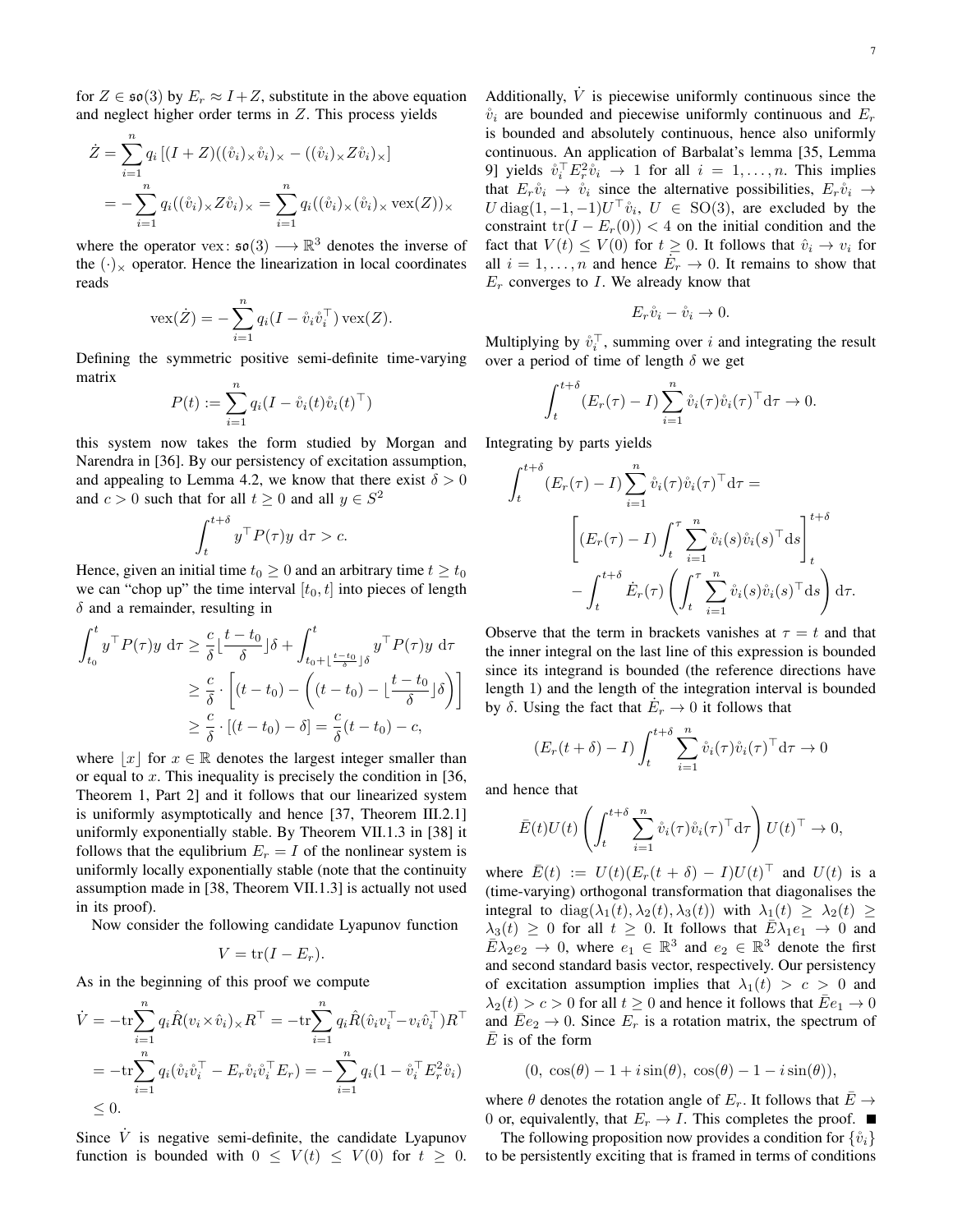on the reference directions  $\dot{a}_i$  and  $\dot{b}_j$  as well as the angular velocity  $Ω$ . We have not been able to provide such a condition in the piecewise setting, since the proof technique using the Arzela-Ascoli theorem seems not to generalize without making ` unrealistic assumptions on switching patterns.

*Proposition 4.7:* Let  $\Omega$  be bounded and uniformly continuous, let the  $\dot{a}_i$  be uniformly continuous and let the  $b_i$ be continuously differentiable with bounded and uniformly continuous derivatives. Assume that there exist  $\delta > 0$  and  $c > 0$  such that Condition (13) holds for all  $t \geq 0$ . Then  $\{\aa_i\} \cup \{b_i\}$  is persistently exciting.

*Proof:* Assume that condition (13) holds for some  $\delta$  > 0, some  $c > 0$  and all  $t > 0$ . Assume further, to arrive at a contradiction, that  $\{\hat{v}_i\} = \{\hat{a}_i\} \cup \{b_i\}$  is not persistently exciting. By Lemma 4.2 this means that for all  $\delta > 0$  and all  $\tilde{c} > 0$  there exists a time  $t \geq 0$  and a constant vector  $y \in S^2$ such that

$$
\int_{t}^{t+\tilde{\delta}} y^{\top} \sum_{i=1}^{n} (I - \mathring{v}_{i}(\tau) \mathring{v}_{i}(\tau)^{\top}) y \, d\tau \leq \tilde{c}.
$$

Since the integrand is non-negative, and choosing  $\tilde{\delta} = \delta$ , it follows that there exist sequences  $(t_k) \subset \mathbb{R}$  and  $(y_k) \subset S^2$ such that

$$
\lim_{k \to \infty} \int_{t_k}^{t_k + \delta} y_k^{\top} \sum_{i=1}^n (I - \mathring{v}_i(\tau) \mathring{v}_i(\tau)^\top) y_k \, d\tau = 0.
$$

Moreover, since  $y_k^{\top} (I - \mathring{v}_i \mathring{v}_i^{\top}) y_k$  is always nonnegative, this implies

$$
\lim_{k \to \infty} \int_{t_k}^{t_k + \delta} y_k^{\top} (I - \mathring{v}_i(\tau) \mathring{v}_i(\tau)^\top) y_k \, d\tau = 0
$$

for all  $i = 1, \ldots, n$ . Define  $\mathring{v}_{i,k}(s) := \mathring{v}_i(s + t_k)$  for  $s \in [0, \delta]$ then the last equation can be rewritten as

$$
\lim_{k \to \infty} \int_0^\delta y_k^\top (I - \mathring{v}_{i,k}(s)\mathring{v}_{i,k}(s)^\top) y_k \, \mathrm{d}s = 0
$$

for all  $i = 1, \ldots, n$ . By the Bolzano-Weierstrass theorem we can assume w.l.o.g. (passing to a subsequence) that  $y_k \to \bar{y}$ for some  $\bar{y} \in S^2$ .

Now focus on the first  $n_1$  directions  $\mathring{v}_i = \mathring{a}_i$ . Boundedness and uniform continuity of  $\aa_i$  implies uniform boundedness and equicontinuity of  $\dot{v}_{i,k}(s) = \dot{v}_i(s + t_k) = \dot{a}_i(s + t_k)$ for  $i = 1, \ldots, n_1$ . By the Arzelà-Ascoli theorem each of the sequences  $(\mathring{v}_{i,k})$  contains a uniformly convergent subsequence with a continuous limit  $\bar{v}_i : [0, \delta] \longrightarrow S^2$ . For the remaining  $n_2$  directions  $\mathring{v}_{i+n_1} = b_i$  we apply the Arzelà-Ascoli theorem in a version for continuously differentiable functions (see e.g. the discussion in Chapter I.5 of [39], in particular Theorems 5.11 and 5.20 therein) which yields a uniformly convergent subsequence for each of the sequences  $(\hat{v}_{j+n_1,k})$  with a continuously differentiable limit  $\bar{v}_{j+n_1}: [0, \delta] \longrightarrow S^2$  such that  $\frac{d}{ds}\overline{v}_{j+n_1}(s)$  is the pointwise limit of the derivatives for all  $s \in [0, \delta]$ . Here we have used the hypotheses on the regularity of  $\Omega$  and the  $b_j$ . In particular, the uniform regularity conditions on  $\Omega$  and  $\frac{d}{ds} \dot{b}_j(s)$  will ensure equicontinuity of  $\frac{d}{ds}\mathring{v}_{j+n_1,k}(s) = \frac{d}{ds}\mathring{v}_{j+n_1}(s+t_k) = \frac{d}{ds}b_j(s+t_k)$  for  $j = 1, \ldots, n_2$ .

Passing to the above subsequences and applying the Lebesgue dominated convergence theorem yields

$$
\int_0^\delta \bar{y}^\top (I - \bar{v}_i(s)\bar{v}_i(s)^\top)\bar{y} \, ds = 0
$$

and hence that  $\bar{y}^\top (I - \bar{v}_i(s)\bar{v}_i^\top(s))\bar{y} = 0$  for almost all  $s \in$  $[0, \delta]$  and for all  $i = 1, \ldots, n$ . Since the  $\bar{v}_i$  are continuous this equality holds in fact for all  $s \in [0, \delta]$  and consequently  $\overline{v}_i(s) = \pm \overline{y}$  for all  $s \in [0, \delta]$  and all  $i = 1, \ldots, n$  where the sign is fixed for each i due to continuity of  $\bar{v}_i$ .

Focussing on the first  $n_1$  directions again this means that

$$
\lim_{k \to \infty} \lambda_2 \left( \int_{t_k}^{t_k + \delta} \sum_{i=1}^{n_1} \hat{a}_i(\tau) \hat{a}_i(\tau)^\top d\tau \right)
$$
\n
$$
= \lim_{k \to \infty} \lambda_2 \left( \int_{t_k}^{t_k + \delta} \sum_{i=1}^{n_1} \hat{v}_i(\tau) \hat{v}_i(\tau)^\top d\tau \right)
$$
\n
$$
= \lim_{k \to \infty} \lambda_2 \left( \int_0^{\delta} \sum_{i=1}^{n_1} \hat{v}_i(s + t_k) \hat{v}_i(s + t_k)^\top d\tau \right)
$$
\n
$$
= \lim_{k \to \infty} \lambda_2 \left( \int_0^{\delta} \sum_{i=1}^{n_1} \hat{v}_{i,k}(s) \hat{v}_{i,k}(s)^\top d\tau \right) \qquad (16)
$$
\n
$$
= \lambda_2 \left( \int_0^{\delta} \sum_{i=1}^{n_1} \lim_{k \to \infty} \hat{v}_{i,k}(s) \hat{v}_{i,k}(s)^\top d\tau \right)
$$
\n
$$
= \lambda_2 \left( \int_0^{\delta} \sum_{i=1}^{n_1} \bar{v}_i(s) \bar{v}_i(s)^\top d\tau \right)
$$
\n
$$
= \lambda_2 \left( \int_0^{\delta} \sum_{i=1}^{n_1} \bar{v}_i(s) \bar{v}_i(s)^\top d\tau \right)
$$
\n
$$
= \lambda_2 \left( \int_0^{\delta} \sum_{i=1}^{n_1} \bar{y}_i \bar{y}_i^\top d\tau \right) = 0.
$$

For the remaining  $n_2$  directions we compute

$$
0 = \frac{d}{ds}\bar{v}_{j+n_1}(s) = \lim_{k \to \infty} \frac{d}{ds}\mathring{v}_{j+n_1,k}(s)
$$
  
= 
$$
\lim_{k \to \infty} \frac{d}{ds}\mathring{v}_{j+n_1}(s+t_k) = \lim_{k \to \infty} \frac{d}{ds}b_j(s+t_k)
$$
  
= 
$$
\lim_{k \to \infty} R\left[\Omega_x \mathring{b}_j + \frac{d}{ds}\mathring{b}_j\right](s+t_k),
$$

and using the fact that the singular values of rotation matrices are uniformly bounded away from zero it follows that

$$
\lim_{k \to \infty} \left[ \Omega_x \dot{b}_j + \frac{d}{ds} \dot{b}_j \right] (s + t_k) = 0
$$

for all  $s \in [0, \delta]$  and all  $i = 1, \ldots, n$ . Summing over  $j =$  $1, \ldots, n_2$ , integrating over  $s \in [0, \delta]$ , and once more applying the Lebesgue dominated convergence theorem yields

$$
\lim_{k \to \infty} \|\int_{t_k}^{t_k+\delta} \sum_{j=1}^{n_2} \left( \Omega_\times(\tau) \dot{b}_j(\tau) + \frac{\mathrm{d}}{\mathrm{d}\tau} \dot{b}_j(\tau) \right) \mathrm{d}\tau \| = 0,
$$

a contradiction to Condition (13) when combined with Equation (16). This completes the proof.

The proof of Theorem 4.3 now follows from a direct application of Propositions 4.6 and 4.7 noting that the conditions on the derivatives of the  $b_i$  imply that they are (piecewise) uniformly continuous. A similar discussion as at the end of the previous section shows that Condition (13) can indeed be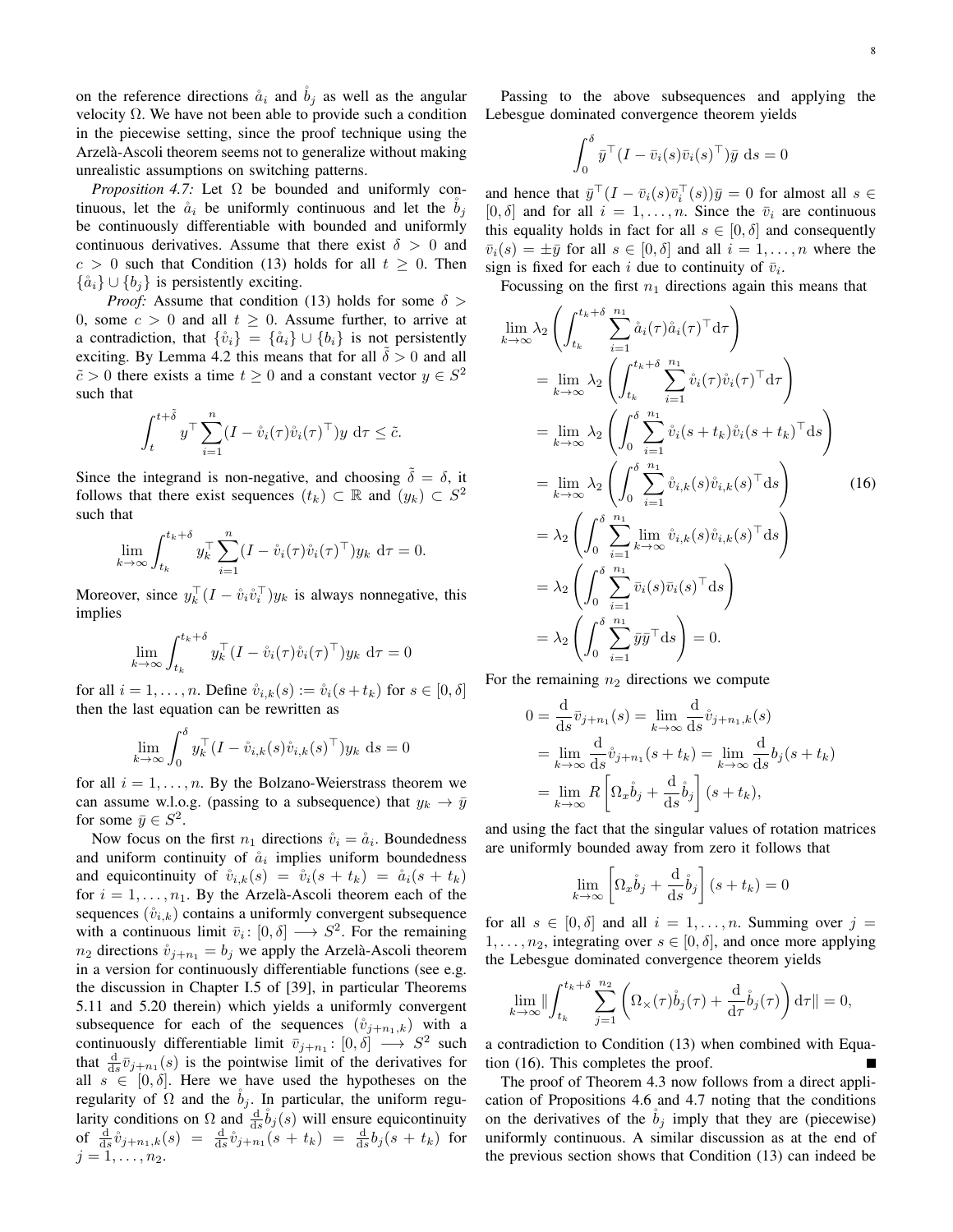fulfilled. In particular, for the case of more than one inertial reference directions the usual non-collinearity condition for constant reference directions now generalizes as follows.

*Definition 4.8:* A collection of directions  $v_i: \mathbb{R} \longrightarrow S^2$ ,  $i = 1, \ldots, n$  is called *uniformly non-collinear* if there exists a  $c > 0$  such that for all times  $t \ge 0$ 

$$
\max_{i \neq j} |v_i(t) \times v_j(t)| > c.
$$

The proof of the following lemma is provided in the Appendix.

*Lemma 4.9:* A collection of locally integrable uniformly non-collinear directions is persistently exciting.

It follows that a collection of (more than one) uniformly non-collinear and sufficiently regular inertial reference directions will lead to observer error convergence. Similarly, a *single constant* body-fixed reference direction *b* will yield observer error convergence if there exist  $\delta > 0$  and  $c > 0$ such that for all  $t \geq 0$ 

$$
\|\int_t^{t+\delta} \Omega_\times(\tau)\mathring{b}\, d\tau\| > c.
$$

The geometric interpretation of this condition is the same as was discussed at the end of Section III.

# V. CONCLUSION

In this paper, we introduced a general system that incorporates all non-linear attitude observers on SO(3) introduced in recent literature [19], [20], [21], [22], [30], and via the standard equivalence, the related observers posed on the unit quaternions [14], [15], [16], [17], [18]. By understanding the role of the reference direction as well as the measurement and considering time-varying reference and measurement directions as input to the filter, we have provided a comprehensive observability and stability analysis of these systems. A key outcome is conditions that ensure almost global asymptotic and local exponential stability of attitude observers based on a single vector measurement as long as the persistency of excitation conditions are met. This result generalizes the stability results available in prior work based on rank conditions that required at least two or more vector measurements to guarantee stability, even when persistency of excitation conditions were met.

#### APPENDIX

#### QUATERNION REPRESENTATION OF OBSERVERS

The set of unit quaternions is denoted  $\mathbb{Q} = \{q = (s, v) \in$  $\mathbb{R} \times \mathbb{R}^3$ :  $|q| = 1$ . The set  $\mathbb Q$  is a group under the operation

$$
q_1 \otimes q_2 = \left[ \begin{array}{c} s_1 s_2 - v_1^T v_2 \\ s_1 v_2 + s_2 v_1 + v_1 \times v_2 \end{array} \right]
$$

with identity element 1 =  $(1,0,0,0)$  and inverse  $q^{-1}$  =  $(s, -v)$ . The group of unit quaternions is homomorphic to  $SO(3)$  via the map

$$
F: \mathbb{Q} \to \text{SO}(3), \quad F(q) := I_3 + 2sv_x + 2v_x^2
$$

This map is a two to one mapping of  $\mathbb Q$  onto  $SO(3)$  with kernel  ${(1, 0, 0, 0), (-1, 0, 0, 0)}$ , thus, ℚ is locally isomorphic to SO(3) via F. Given  $R \in SO(3)$  such that  $R = \exp(\theta a_{\times})$ then  $F^{-1}(R) = {\pm(\cos(\frac{\theta}{2}), \sin(\frac{\theta}{2})a)}$ . Let  $\Omega \in {B}$  denote a body-fixed frame velocity, then the pure quaternion  $p(\Omega) = (0, \Omega)$  is associated with a quaternion velocity. We use the notation  $\mathbf{p}^{\dagger}(s, v) := v \in \mathbb{R}^{3}$  to be the projection onto the vector part of the quaternion. In particular,  $\mathbf{p}^{\dagger} \circ \mathbf{p}(\Omega) = \Omega$ . Consider the rotation kinematics on  $SO(3)$  given by Equation 1, then the associated quaternion kinematics are given by

$$
\dot{q} = \frac{1}{2}q \otimes \mathbf{p}(\Omega) \tag{17}
$$

For a vector  $v \in S^2$  and a rotation  $R = F(q)$ , the transformation by a rotation,  $Rv$ , can be written in quaternion multiplication by

$$
Rv = F(q)v = \mathbf{p}^{\dagger} (q \otimes \mathbf{p}(v) \otimes q^{-1}).
$$

Indeed, one also has  $\mathbf{p}(F(q)v) = q \otimes \mathbf{p}(v) \otimes q^{-1}$ .

The combined observer (10) can be written in quaternion representation by

$$
\dot{\hat{q}} = \frac{1}{2}\hat{q} \otimes \mathbf{p} \Bigg( \Omega + \sum_{i=1}^{n_1} k_i \left[ a_i \times \mathbf{p}^\dagger \left( \hat{q}^{-1} \otimes \mathbf{p}(\mathring{a}_i) \otimes \hat{q} \right) \right] + \sum_{j=1}^{n_2} l_j \left[ \mathring{b}_j \times \mathbf{p}^\dagger \left( \hat{q}^{-1} \otimes \mathbf{p}(b_j) \otimes \hat{q} \right) \right] \Bigg) \tag{18}
$$

The solutions of this observer equation correspond to the solutions to Equation (10) via the homomorphism  $F$ . That is

$$
\hat{R}(t) = F(\hat{q}(t)),
$$

for  $\hat{q}(t)$  a solution to Equation (18) and  $\hat{R}(t)$  a solution to Equation (10) with initial conditions  $\hat{R}(0) = F(\hat{q}(0))$ .

Due to the two-to-one correspondence of unit quaternions to rotations, the estimates  $+\hat{q}$  and  $-\hat{q}$  correspond to the same rotation  $\hat{R}$  and it is impossible to distinguish between them based on measurements. In this sense, the non-linear observer system on the unit quaternions is always unobservable, however, since the two estimates correspond to the same rotation, this indistinguishability is irrelevant in practice. It is straightforward to verify that Theorem 3.2 holds for the quaternion representation of an observer up to the equivalence between  $\pm \hat{q}$ . Similarly, it is easily verified that Theorem 4.3 holds subject to convergence to the set  $\{(1, 0, 0, 0), -(1, 0, 0, 0)\},\$ both isolated locally exponentially stable equilibria in the unit quaternions.

### PROOFS OF LEMMAS

In this appendix we provide the proofs of all lemmas that were stated in the main text. Some of these proofs depend on additional auxiliary lemmas that are stated and proved first.

*Lemma A.1*: Let  $v_i: \mathbb{R} \longrightarrow S^2$ ,  $i = 1, ..., n$  be locally integrable and let  $t_2 > t_1$ . Then

$$
\lambda_2 \left( \int_{t_1}^{t_2} \sum_{i=1}^n v_i(\tau) v_i(\tau)^\top \mathrm{d}\tau \right) > c \tag{19}
$$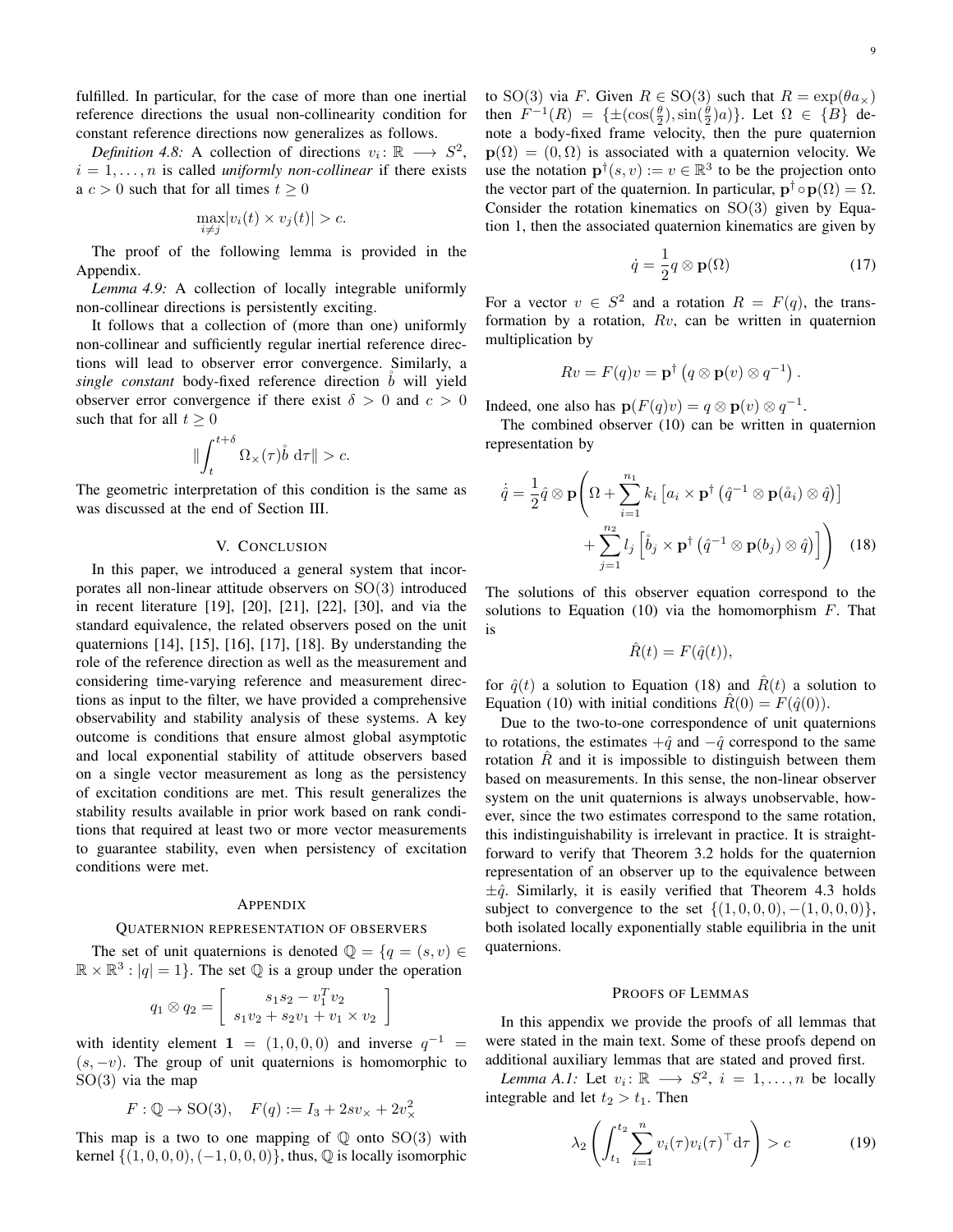implies

$$
\lambda_{\min} \left( \int_{t_1}^{t_2} \sum_{i=1}^n (I - v_i(\tau) v_i(\tau)^\top) d\tau \right) > c,
$$
 (20)

and in turn Equation (20) implies

$$
\lambda_2 \left( \int_{t_1}^{t_2} \sum_{i=1}^n v_i(\tau) v_i(\tau)^\top d\tau \right) > c/2.
$$
 (21)

*Proof:* Define  $\Delta t := t_2 - t_1$  and

$$
Q := \int_{t_1}^{t_2} \sum_{i=1}^n v_i(\tau) v_i(\tau)^\top d\tau
$$

and let  $U \text{diag}(\lambda_1, \lambda_2, \lambda_3) U^{\top}$  be an orthonormal diagonalization of Q with  $\lambda_1 \geq \lambda_2 \geq \lambda_3 \geq 0$ . Note that  $tr(Q) = n\Delta t$  by the linearity of tr(·) and the fact that  $tr(vv^{\top}) = 1$  if  $|v| = 1$ . On the other hand,  $tr(Q) = \lambda_1 + \lambda_2 + \lambda_3$  by the similarity invariance of tr(·) and hence  $\lambda_1 = n\Delta t - \lambda_2 - \lambda_3 \leq n\Delta t - \lambda_2$ . But then  $\lambda_2 > c$  implies  $\lambda_1 < n\Delta t - c$ . It now follows that

$$
P := \int_{t_1}^{t_2} \sum_{i=1}^{n} (I - v_i(\tau)v_i(\tau)^{\top}) d\tau = n\Delta t I - Q
$$

$$
= U \operatorname{diag}(n\Delta t - \lambda_1, n\Delta t - \lambda_2, n\Delta t - \lambda_3)U^{\top}
$$

and hence  $\lambda_{\min}(P) = n\Delta t - \lambda_1 > c$ . Conversely,  $\lambda_{\min}(P) =$  $n\Delta t - \lambda_1 > c$  implies  $2\lambda_2 \geq \lambda_2 + \lambda_3 = n\Delta t - \lambda_1 > c$  and hence  $\lambda_2 > c/2$ .

*Lemma A.2:* Let  $a, b, x \in S^2$  with  $|a \times b| > 0$ . Then

$$
x^{\top} (I - aa^{\top} + I - bb^{\top}) x \ge (1/2) \cdot |a \times b|^2. \tag{22}
$$

*Proof:* Compute

$$
x^{\top} (I - aa^{\top} + I - bb^{\top}) x = x^{\top} ((a_{\times})^{\top} a_{\times} + (b_{\times})^{\top} b_{\times}) x
$$
  
=  $(a_{\times} x)^{\top} (a_{\times} x) + (b_{\times} x)^{\top} (b_{\times}) = |a \times x|^2 + |b \times x|^2.$ 

Since  $|a \times b| > 0$  then a, b and  $a \times b$  form a basis of  $\mathbb{R}^3$ and hence  $x = c_1a + c_2b + c_3(a \times b)$  for some real numbers  $c_1$ ,  $c_2$  and  $c_3$ . Substituting the expansion of x in the above calculation yields

$$
x^{\top} (I - a a^{\top} + I - b b^{\top}) x
$$
  
=  $c_2^2 |a \times b|^2 + c_3^2 |a \times (a \times b)|^2 + c_1^2 |b \times a|^2 + c_3^2 |b \times (a \times b)|^2$   
=  $c_2^2 |a \times b|^2 + c_3^2 |a|^2 |a \times b|^2 + c_1^2 |a \times b|^2 + c_3^2 |b|^2 |a \times b|^2$   
=  $(c_1^2 + c_2^2 + 2c_3^2) |a \times b|^2 \ge (c_1^2 + c_2^2 + c_3^2) |a \times b|^2$ .

Here we have used the fact that  $a \times b$  is orthogonal to both a and b as well as the fact that  $a, b \in S^2$ . Furthermore,

$$
1 = x^{\top} x = \left(\sum_{i=1}^{3} c_i e_i\right)^{\top} A^{\top} A \left(\sum_{i=1}^{3} c_i e_i\right)
$$
  

$$
\leq (c_1^2 + c_2^2 + c_3^2) \lambda_{\text{max}} (A^{\top} A),
$$

where  $e_i \in \mathbb{R}^3$  denotes the *i*-th standard basis vector,  $A \in \mathbb{R}^{3 \times 3}$  is the matrix with columns a, b and  $a \times b$  and  $\lambda_{\text{max}}(A^{\top}A)$  denotes the largest eigenvalue of the symmetric matrix  $A^{\top}A$ . The eigenvalues of  $A^{\top}A$  are easily computed as

 $1 \pm (a^{\top}b) = 1 \pm \cos(\alpha)$  and  $|a \times b|^2 = \sin^2(\alpha)$ , where  $\alpha$  denotes the angle between a and b, and hence  $\lambda_{\max}(A^\top A) \leq 2$ . It follows that

$$
x^{\top} (I - aa^{\top} + I - bb^{\top}) x \ge (1/2) \cdot |a \times b|^2.
$$

*Proof of Lemma 3.4:* This follows directly from Lemma A.1 by setting  $t_1 := 0$ ,  $t_2 := T$  and  $c := 0$ .

*Proof of Lemma 3.8:* Let  $v_i: \mathbb{R} \longrightarrow S^2$ ,  $i = 1, \dots, n$  be sufficiently non-collinear then there exists a time  $T > 0$  such that

$$
\int_0^T \sum_{i \neq j} |v_i(\tau) \times v_j(\tau)| \, d\tau > 0.
$$

But then there exists a set  $\mathfrak{T} \subset [0,T]$  of non-zero measure such that for every time instance  $\tau \in \mathfrak{T}$  there are two indices i and j with  $|v_i(\tau) \times v_i(\tau)| > 0$ . Setting  $a(\tau) := v_i(\tau)$  and  $b(\tau) := v_i(\tau)$  yields, at any time instance  $\tau \in \mathfrak{T}$ , a pair  $a, b \in S^2$  to which Lemma A.2 can be applied. Using the fact that  $x^{\top}(I - vv^{\top})x \ge 0$  for all  $v, x \in S^2$ , this implies

$$
x^{\top} \left( \int_0^T \sum_{i=1}^n (I - v_i(\tau) v_i(\tau)^{\top}) d\tau \right) x \ge
$$

$$
\int_{\mathfrak{T}} x^{\top} \left( \sum_{i=1}^n (I - v_i(\tau) v_i(\tau)^{\top}) \right) x d\tau > 0
$$

for all  $x \in S^2$ . An application of Lemma 3.4 completes the proof.

*Proof of Lemma 4.2:* Let  $v_i: \mathbb{R} \longrightarrow S^2$ ,  $i = 1, \dots, n$  be persistently exciting then there exist  $\delta > 0$  and  $c' > 0$  such that for all  $t > 0$ 

$$
\lambda_2 \left( \int_t^{t+\delta} \sum_{i=1}^n v_i(\tau) v_i(\tau)^\top d\tau \right) > c'.
$$

But then for all  $t \geq 0$ 

$$
\lambda_{\min} \left( \int_t^{t+\delta} \sum_{i=1}^n q_i (I - v_i(\tau) v_i(\tau)^\top) d\tau \right) \ge
$$
  

$$
q_{\min} \cdot \lambda_{\min} \left( \int_t^{t+\delta} \sum_{i=1}^n (I - v_i(\tau) v_i(\tau)^\top) d\tau \right) > q_{\min} \cdot c',
$$

where  $q_{\min} := \min\{q_i \mid i = 1, \dots, n\} > 0$  and the second inequality follows from Lemma A.1. The first half of the statement now follows with  $c := q_{\min} \cdot c'$ . Conversely, assume that there exist  $\delta > 0$  and  $c > 0$  such that for all  $t \ge 0$ 

$$
\lambda_{\min} \left( \int_t^{t+\delta} \sum_{i=1}^n q_i (I - v_i(\tau) v_i(\tau)^\top) d\tau \right) > c.
$$

Then for all  $t \geq 0$ 

$$
\lambda_{\min} \left( \int_t^{t+\delta} \sum_{i=1}^n (I - v_i(\tau) v_i(\tau)^\top) d\tau \right) > c/q_{\max},
$$

where  $q_{\text{max}} := \max\{q_i \mid i = 1, \dots, n\} > 0$ . An application of Lemma A.1 completes the proof.

*Proof of Lemma 4.9:* Let  $v_i: \mathbb{R} \longrightarrow S^2$ ,  $i = 1, ..., n$ be locally integrable and uniformly non-collinear. Then for every time instance  $\tau \geq 0$  there exist two indices i and j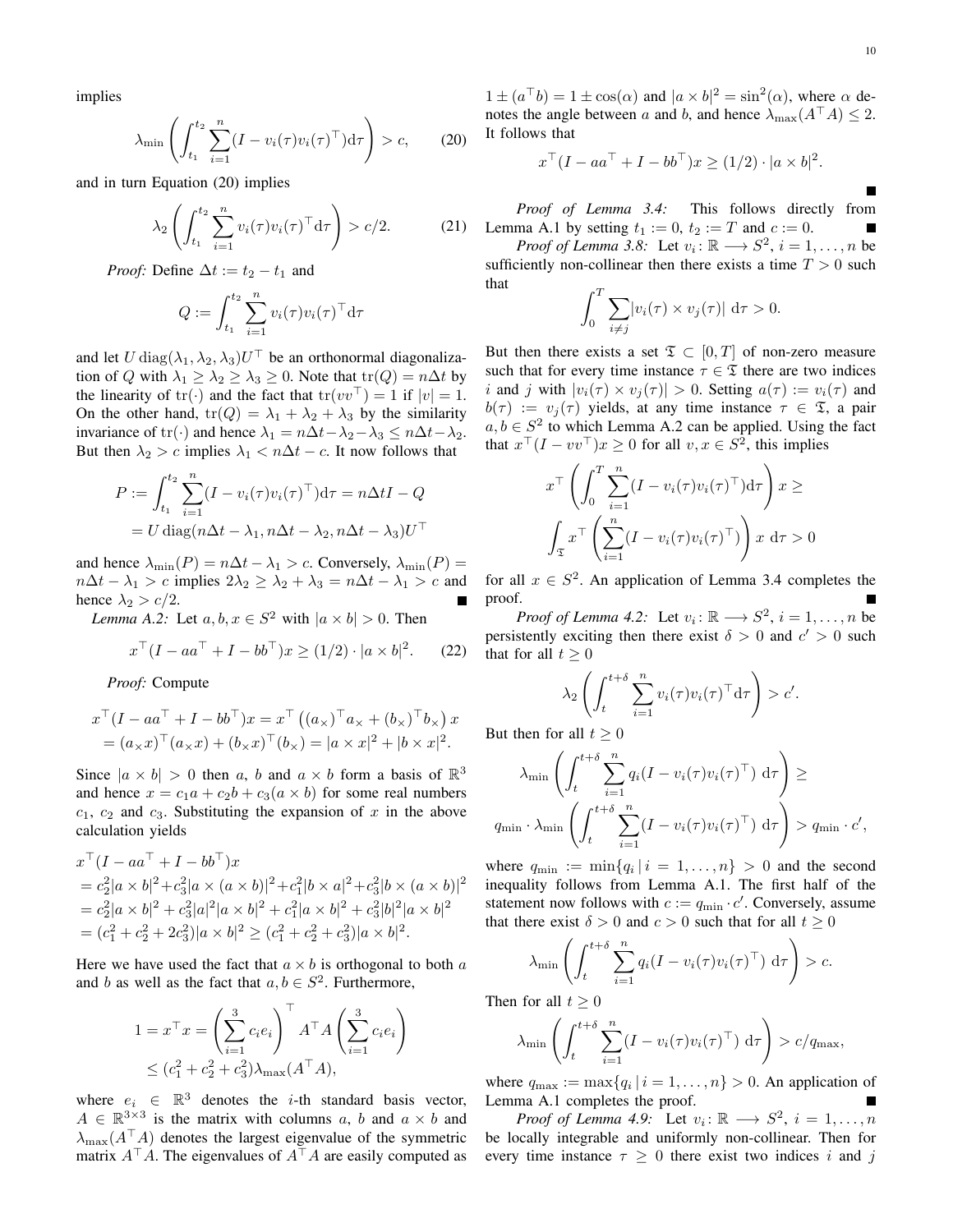with  $|v_i(\tau) \times v_i(\tau)| > c > 0$ . Setting  $a(\tau) := v_i(\tau)$  and  $b(\tau) := v_i(\tau)$  yields, at any time instance  $\tau \geq 0$ , a pair  $a, b \in$  $S<sup>2</sup>$  to which Lemma A.2 can be applied. Using the fact that  $x^{\top}(I - vv^{\top})x \ge 0$  for all  $v, x \in S^2$ , this implies

$$
x^{\top} \left( \int_{t}^{t+\delta} \sum_{i=1}^{n} (I - v_i(\tau) v_i(\tau)^{\top}) d\tau \right) x \ge
$$

$$
\int_{t}^{t+\delta} x^{\top} \left( \sum_{i=1}^{n} (I - v_i(\tau) v_i(\tau)^{\top}) \right) x d\tau > (1/2) \cdot \delta c^2
$$

for all  $x \in S^2$  and where  $t \geq 0$  and  $\delta > 0$  are arbitrary. An application of Lemma 4.2 with  $q_i := 1, i = 1, \ldots, n$  completes the proof.

# ACKNOWLEDGMENTS

This work was supported by the Australian Research Council through the ARC Discovery Project DP0987411 "State Observers for Control Systems with Symmetry" and the ANR-PSIRob project SCUAV "Sensory Control of Unmanned Aerial Vehicles".

#### **REFERENCES**

- [1] J. Farrell, "Attitude determination by Kalman filter," *Automatica*, vol. 6, no. 5, pp. 419–430, 1970.
- [2] B. Barshan and H. Durrant-Whyte, "Inertial navigation systems for mobile robots," *IEEE Transactions on Robotics and Automation*, vol. 44, no. 4, pp. 751–760, 1995.
- [3] E. Lefferts, F. Markley, and M. Shuster, "Kalman filtering for spacecraft attitude estimation," *Journal of Guidance, Control, and Dynamics*, vol. 5, no. 5, pp. 417–429, 1982.
- [4] F. Markley, "Attitude error representations for Kalman filtering," *Journal of Guidance, Control, and Dynamics*, vol. 63, no. 2, pp. 311–317, 2003.
- [5] J. Crassidis and F. Markley, "Unscented filtering for spacecraft attitude estimation," *Journal of Guidance, Control, and Dynamics*, vol. 26, no. 4, pp. 536–542, 2003.
- [6] Y. Cheng and J. Crassidis, "Particle filtering for sequential spacecraft attitude estimation," in *AIAA Guidance, Navigation, and Control Conference*, 2004, paper no. 5337.
- [7] Y. Oshman and A. Carmi, "Attitude estimation from vector observations using genetic-algorithm-embedded quaternion particle filter," *Journal of Guidance, Control, and Dynamics*, vol. 29, no. 4, pp. 879–891, 2006.
- [8] S. Salcudean, "A globally convergent angular velocity observer for rigid body motion," *IEEE Transactions on Automatic Control*, vol. 46, no 12, pp. 1493–1497, 1991.
- [9] R. Mahony, T. Hamel, and J.-M. Pflimlin, "Non-linear complementary filters on the special orthogonal group," *IEEE Transactions on Automatic Control*, vol. 53, no. 5, pp. 1203–1218, 2008.
- [10] S. Bonnabel, P. Martin, and P. Rouchon, "Symmetry-preserving observers," *IEEE Transactions on Automatic Control*, vol. 53, no. 11, pp. 2514–2526, 2008.
- [11] ——, "Nonlinear symmetry preserving observers on Lie groups," *IEEE Transactions on Automatic Control*, vol. 54, no. 7, pp. 1709–1713, 2009.
- [12] J. Crassidis, F. Markley, and Y. Cheng, "Nonlinear attitude filtering methods," *Journal of Guidance, Control, and Dynamics*, vol. 30, no. 1, pp. 12–28, 2007.
- [13] O. Egland and J. Godhaven, "Passivity-based adaptive attitude control of a rigid spacecraft," *IEEE Transactions on Automatic Control*, vol. 39, pp. 842–846, 1994.
- [14] B. Vik and T. Fossen, "A nonlinear observer for GPS and INS integration," in *Proceedings of the 40th IEEE Conference on Decision and Control*, 2001, pp. 2956–2961.
- [15] J. Thienel and R. M. Sanner, "A coupled nonlinear spacecraft attitude controller and observer with an unknow constant gyro bias and gyro noise," *IEEE Transactions on Automatic Control*, vol. 48, no. 11, pp. 2011–2015, 2003.
- [16] A. Tayebi and S. McGilvray, "Attitude stabilization of a VTOL quadrotor aircraft," *IEEE Transactions on Control Systems Technology*, vol. 14, no. 3, pp. 562–571, 2006.
- [17] P. Martin and E. Salaün, "Invariant observers for attitude and heading estimation from low-cost inertial and magnetic sensors," in *Proceedings of the 46th IEEE Conference on Decision and Control*, 2007, pp. 1039– 1045.
- [18] P. Martin and E. Salaün, "An invariant observer for earth-velocity-aided attitude heading reference systems," in *Proceedings of the 17th World Congress The International Federation of Automatic Control*, 2008, pp. 9857–9864.
- [19] T. Hamel and R. Mahony, "Attitude estimation on SO(3) based on direct inertial measurements," in *Proceedings of the IEEE International Conference on Robotics and Automation*, 2006, pp. 2170–2175.
- [20] S. Bonnabel, P. Martin, and P. Rouchon, "A non-linear symmetrypreserving observer for velocity-aided inertial navigation," in *Proceedings of the American Control Conference*, 2006, pp. 2910–2914.
- [21] D. Campoloa, F. Kellerb, and E. Guglielmellia, "Inertial/magnetic sensors based orientation tracking on the group of rigid body rotations with application to wearable devices," in *Proceedings of the 2006 IEEE/RSJ International Conference on Intelligent Robots and Systems*, 2006, pp. 4762–4767.
- [22] J. Vasconcelos, C. Silvestre, and P. Oliveira, "A nonlinear observer for rigid body attitude estimation using vector observations," in *Proceedings of the 17th World Congress The International Federation of Automatic Control*, 2008, pp. 8599–8604.
- [23] M.-D. Hua, "Attitude estimation for accelerated vehicles using GPS/INS measurements," *Control Engineering Practice, Special Issue on Aerial Robotics*, vol. 18, no. 7, pp. 723–732, 2010.
- [24] G. Baldwin, R. Mahony, and J. Trumpf, "A nonlinear observer for 6 DOF pose estimation from inertial and bearing measurements," in *Proceedings of the IEEE International Conference on Robotics and Automation*, 2009, pp. 2237–2242.
- [25] J. Vasconcelos, R. Cunha, C. Silvestre, and P. Oliveira, "A nonlinear position and attitude observer on SE(3) using landmark measurements," *Systems & Control Letters*, vol. 59, no. 3-4, pp. 155–166, 2010.
- [26] C. Lageman, J. Trumpf, and R. Mahony, "Gradient-like observers for invariant dynamics on a Lie group," *IEEE Transactions on Automatic Control*, vol. 55, no. 2, pp. 367–377, 2010.
- [27] ——, "Observers for systems with invariant outputs," in *Proceedings of the European Control Conference*, 2009, pp. 4587–4592.
- [28] N. Aghannan and P. Rouchon, "An intrinsic observer for a class of Lagrangian systems," *IEEE Transactions on Automatic Control*, vol. 48, no. 6, pp. 936–945, 2003.
- [29] D. Maithripala, W. Dayawansa, and J. Berg, "Intrinsic observer-based stabilization for simple mechanical systems on Lie-groups," *SIAM Journal on Control and Optimization*, vol. 44, no. 5, pp. 1691–1711, 2005.
- [30] J. Vasconcelos, C. Silvestre, and P. Oliveira, "A nonlinear GPS/IMU based observer for rigid body attitude and position estimation," in *Proceedings of the 47th IEEE Conference on Decision and Control*, 2008, pp. 1255–1260.
- [31] R. Mahony, T. Hamel, J. Trumpf, and C. Lageman, "Nonlinear attitude observers on SO(3) for complementary and compatible measurements: A theoretical study," in *Proceedings of the 48th IEEE Conference on Decision and Control*, 2009, pp. 6407–6412.
- [32] A. Khosravian and M. Namvar, "Globally exponential estimation of satellite attitude using a single vector measurement and gyro," in *Proceedings of the 49th IEEE Conference on Decision and Control*, 2010, pp. 364–369.
- [33] N. Chaturvedi, A. Sanyal, and N. McClamroch, "Rigid-body attitude control," *IEEE Control Systems Magazine*, vol. 31, no. 3, pp. 30–51, 2011.
- [34] H. J. Sussmann, "Single-input observability of continuous-time systems," *Mathematical Systems Theory*, vol. 12, no. 4, pp. 371–393, 1979.
- [35] F. Zhang and N. Leonard, "Coordinated patterns of unit speed particles on a closed curve," *Systems and Control Letters*, vol. 56, pp. 397–407, 2007.
- [36] A. Morgan and K. Narendra, "On the uniform asymptotic stability of certain linear nonautonomous differential equations," *SIAM Journal on Control and Optimization*, vol. 15, no. 1, pp. 5–24, 1977.
- [37] J. K. Hale, *Ordinary differential equations*, ser. Pure and Applied Mathematics, Vol. XXI. Wiley-Interscience, 1969.
- [38] J. L. Daleckiĭ and M. G. Kreĭn, *Stability of solutions of differential equations in Banach space*, ser. Translations of Mathematical Monographs, Vol. 43. American Mathematical Society, 1974.
- [39] J. Jost, *Postmodern analysis*, 3rd ed. Springer, 2005.